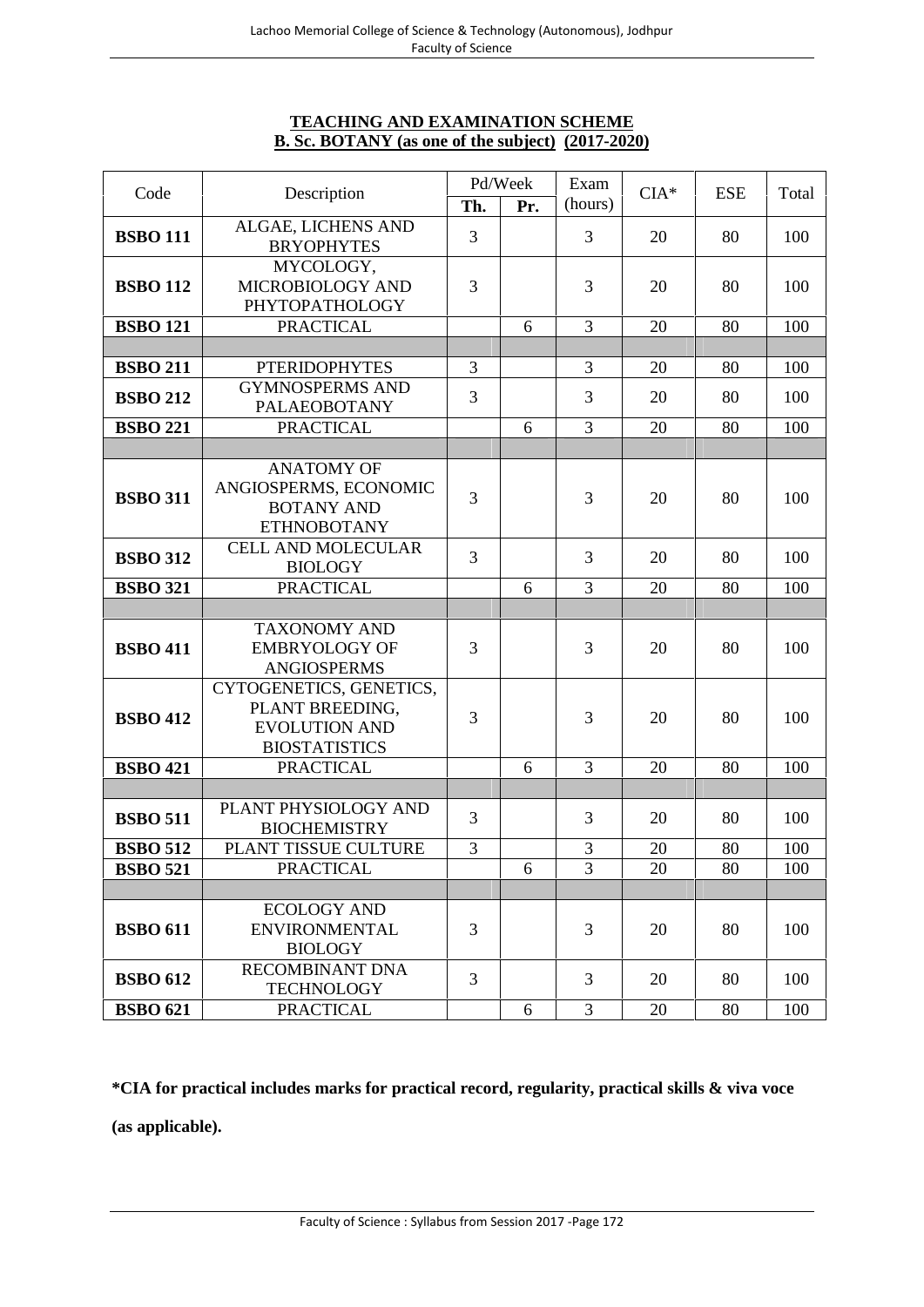# **PAPER NOMENCLATURE IN B.Sc. BOTANY (as one of the subject) :**

| <b>BSBO 111:</b>                 | ALGAE, LICHENS AND BRYOPHYTES                                                                                                               |
|----------------------------------|---------------------------------------------------------------------------------------------------------------------------------------------|
| <b>BSBO</b> 112:                 | MYCOLOGY, MICROBIOLOGY AND PHYTOPATHOLOGY                                                                                                   |
| <b>BSBO 121:</b>                 | <b>PRACTICAL</b>                                                                                                                            |
| <b>BSBO 211:</b>                 | <b>PTERIDOPHYTES</b>                                                                                                                        |
| BSBO 212:                        | <b>GYMNOSPERMS AND PALAEOBOTANY</b>                                                                                                         |
| BSBO 221:                        | PRACTICAL                                                                                                                                   |
| <b>BSBO 311:</b>                 | ANATOMY OF ANGIOSPERMS, ECONOMIC BOTANY AND<br><b>ETHNOBOTANY</b>                                                                           |
| <b>BSBO</b> 312:                 | CELL AND MOLECULAR BIOLOGY                                                                                                                  |
| BSBO 321:                        | PRACTICAL                                                                                                                                   |
| BSBO411:<br>BSBO412:<br>BSBO421: | <b>TAXONOMY AND EMBRYOLOGY OF ANGIOSPERMS</b><br>CYTOGENETICS, GENETICS, PLANT BREEDING, EVOLUTION AND<br><b>BIOSTATISTICS</b><br>PRACTICAL |
| <b>BSBO 511:</b>                 | PLANT PHYSIOLOGY AND BIOCHEMISTRY                                                                                                           |
| BSBO 512:                        | PLANT TISSUE CULTURE                                                                                                                        |
| <b>BSBO 521:</b>                 | <b>PRACTICAL</b>                                                                                                                            |
| <b>BSBO 611:</b>                 | ECOLOGY AND ENVIRONMENTAL BIOLOGY                                                                                                           |
| <b>BSBO 612:</b>                 | RECOMBINANT DNA TECHNOLOGY                                                                                                                  |
| <b>BSBO 621:</b>                 | <b>PRACTICAL</b>                                                                                                                            |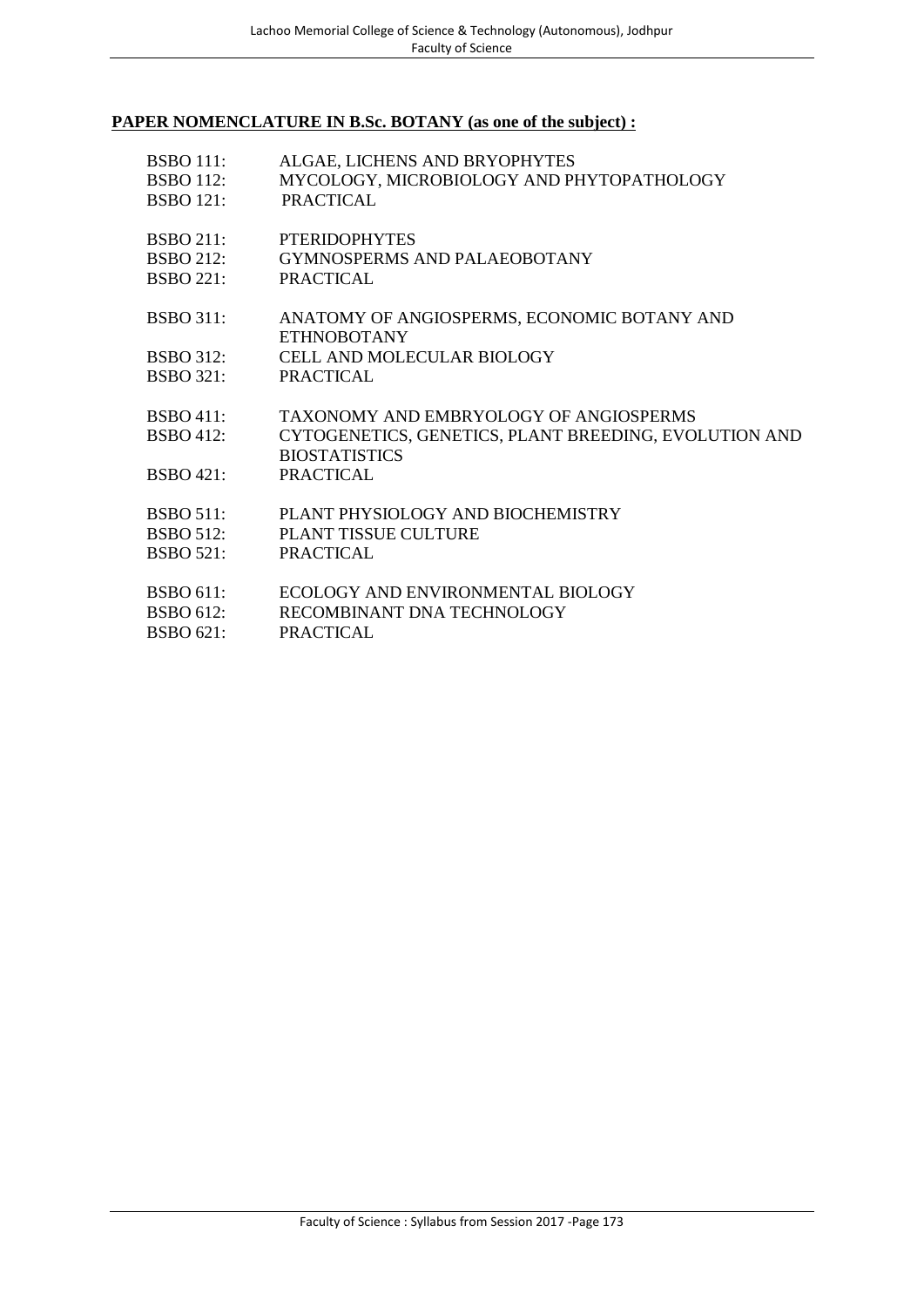# **SEMESTER – I BSBO 111- ALGAE, LICHENS AND BRYOPHYTES**

#### **Unit I**

General characters of Algae: Variety of habitats, Range of thallus structure, Structure of a typical algal cell, Modes of reproduction, types of life cycle. Classification of algae: outline of Fritsch's and Smith's classification; Economic importance of Algae; Important features of Chlorophyceace, Structure and life cycle of *Volvox*, *Oedogonium* and*Coleochaete*.

#### **Unit II**

Important features of Charophyceace, Structure and life cycle of *Chara.* Important features of Xanthophyceae , Structure and life cycle of *Vaucheria*. . Important features of Phaeophyceace, Structure and life cycle of *Ectocarpus* and *Sargassum*.

#### **Unit III**

Important Features and life history of Rhodophyceae, Structure and life cycle of *Polysiphonia*. Lichens: Morphology of the two components; biological, ecological and economic importance. Vegetative multiplication methods with special reference to *Parmelia* and *Usnea*.

#### **Unit IV**

Bryophytes: General characters, alternation of generations and Classification. Characters and Classification of Hepaticopsida, Morphology and life history of *Riccia, Marchantia* and *Plagiochasma*.

#### **Unit V**

Characters and classification of Anthocerotopsida, Morphology and life history of *Anthoceros;* Characters and classification of Bryopsida, Morphology and life history of *Sphagnum.*

- 1. Ghemawat, MS, Kapoor, JN & Narayan, HS 1976, *A Textbook of Algae*, Ramesh Book Depot, Jaipur.
- 2. Gilbert, M.S 1985, *Cryptogamic Botany,* Vol. I and II , 2nd edn, Tata McGraw Hill, Publishing Co. Ltd., New Delhi.
- 3. Pandey, SN, Misra, SP & Trivedi, PS 1972, *A Textbook of Botany: Bryophyta, Pteridophyta, Gymnosperms & Palaeobotany*, Vikas Pub. House Pvt. Ltd., New Delhi.
- 4. Parihar, NS 1961, *Bryophyta*, Vol. 1, Central Book Depot, Allahabad.
- 5. Puri, P 2002, *Bryophytes*, 2<sup>nd</sup> edn, Atmaram and Sons, New Delhi..
- 6. Rashid,A 1998, *An Introduction to Bryophyta: Diversity, Development & Differentiation*, Vikas Pub. House Pvt. Ltd., New Delhi.
- 7. Sharma, OP 1986, *Textbook of Algae*, Tata McGraw Hill Education (India) Pvt. Ltd.
- 8. Sharma, OP 2014, *Series on Diversity of Microbes & Cryptogams: Bryophyta*, Tata McGraw Hill Education (India) Pvt. Ltd.
- 9. Singh, V, Pande, PC & Jain, DK 2014, *A Textbook of Botany*, 4<sup>th</sup> edn, Rastogi Publications,Meerut.
- 10. Vashishta, BR, Sinha, AK & Singh, VP, 2010, *Botany for Degree Students- Algae*, S. Chand and Co. Ltd., New Delhi.
- 11. Vashishta, BR, Sinha, AR & Kumar, A 2011, *Botany for Degree Students - Bryophyta*, S. Chand and Co. Ltd, New Delhi.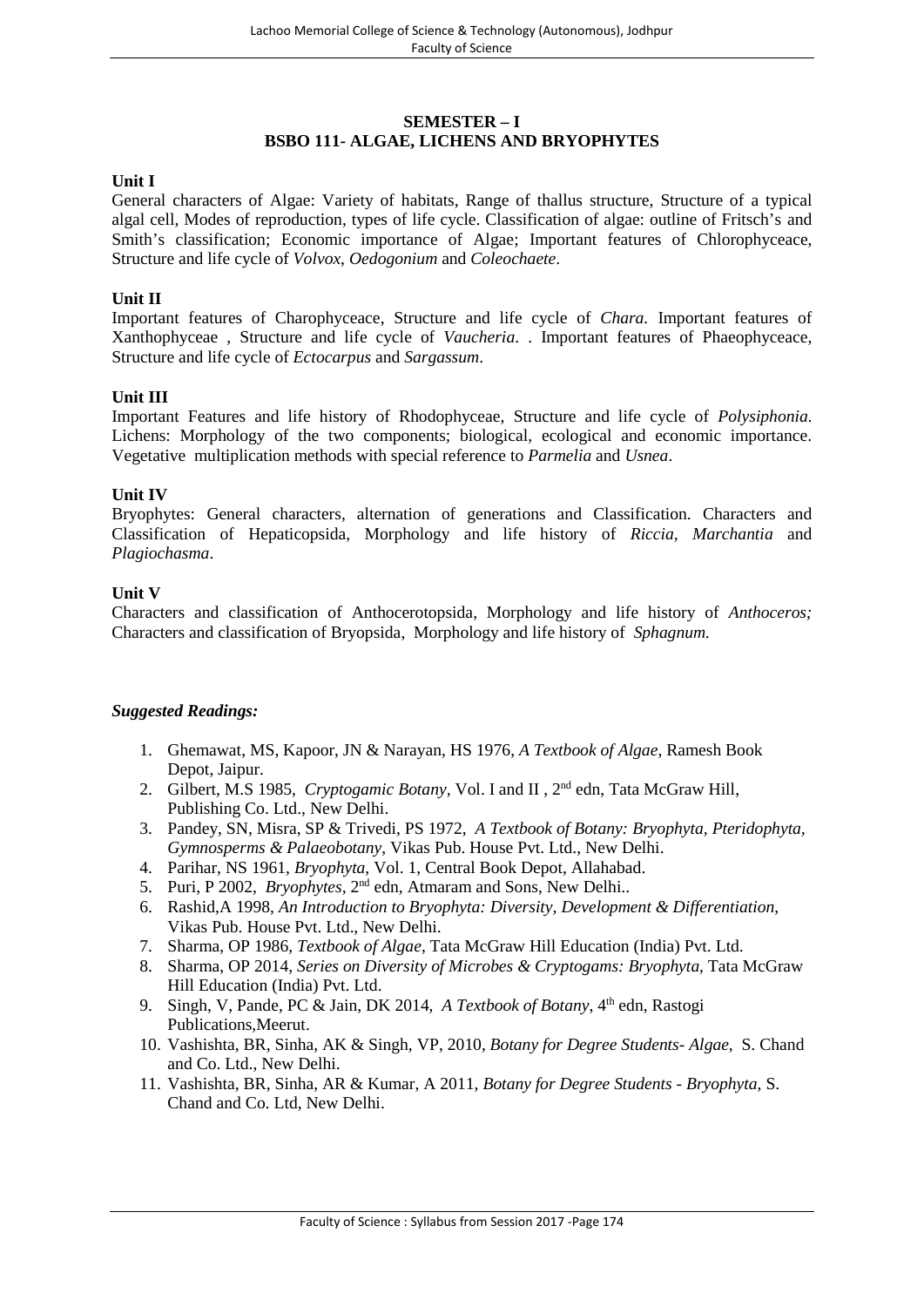# **BSBO 112- MYCOLOGY, MICROBIOLOGY AND PHYTOPATHOLOGY**

# **Unit I**

General characters, classification and economic importance of fungi. Important features and life history of Mastigomycotina- *Albugo,* Zygomycotina- *Rhizopus,* Ascomycotina - *Saccharomyces* and *Aspergillus.*

# **Unit II**

Important features and life history of Basidiomycotina- *Ustilago, Puccinia, Agaricus*. Cultivation of mushrooms. Deuteromycotina- *Alternaria.*

#### **Unit III**

Viruses: Chemical and physical nature, structure, multiplication and transmission of plant viruses. Tobacco mosaic virus and Yellow vein mosaic virus disease. General account of AIDS.

#### **Unit IV**

Bacteria - Structure, nutrition, cell division, reproduction and economic importance; Cyanobacteria- Life history of *Nostoc* and *Oscillatoria,* Role of Blue green algae in nitrogen fixation; General account and biology of mycoplasma and phytoplasma.

#### **Unit V**

Principles of Plant Pathology, Koch's postulates; Causes, symptoms, diseases cycle and control measures of Green ear disease of bajra, Loose smut of wheat, Black rust of wheat, Citrus canker and Little leaf of brinjal; Principles of integrated plant disease management.

- 1. Alexopoulos, CJ & Mims, CW & Blackwell, MM 1996, *Introductory Mycology*, 4<sup>th</sup> edn, John Wiley and Sons, New York, US.
- 2. Bilgrami, KS & Dube, HC 1990, *A Text Book of Modern Plant Pathology*, Vikas Publishing House, New Delhi.
- 3. Dube, HC 2012, *Fungi*, Rastogi Publication, Meerut.
- 4. Kaushik, P 2001, *Microbiology*, Emkay Publication.
- 5. Madahar, CL 1978, *Introduction to Plant Viruses*, S. Chand & Co. Ltd., New Delhi.
- 6. Mehrotra , RS & Aneja, KR , 2015 , *An Introduction to Mycology*, New Age International Publishers.
- 7. Pelczar, MJ Jr, Chan, ECS & Kreig, NR 1993, *Microbiology*, 5th edn, Tata McGraw Hill Book Publishing Co., Ltd., New Delhi.
- 8. Pathak, VN 2000, *Fundamentals of Plant Pathology*, Agro Botanica.
- 9. Sharma, PD 2012, *Microbiology and Plant Pathology*, Rastogi Publications, Meerut.
- 10. Singh,V, Pandey, PC & Jain, DK 2011, *A Text Book of Botany*, Rastogi Publications, Meerut.
- 11. Vashihsta, BR & Sinha, AK 2012, *Botany for Degree Students : Fungi*, S. Chand & Co. Ltd., New Delhi.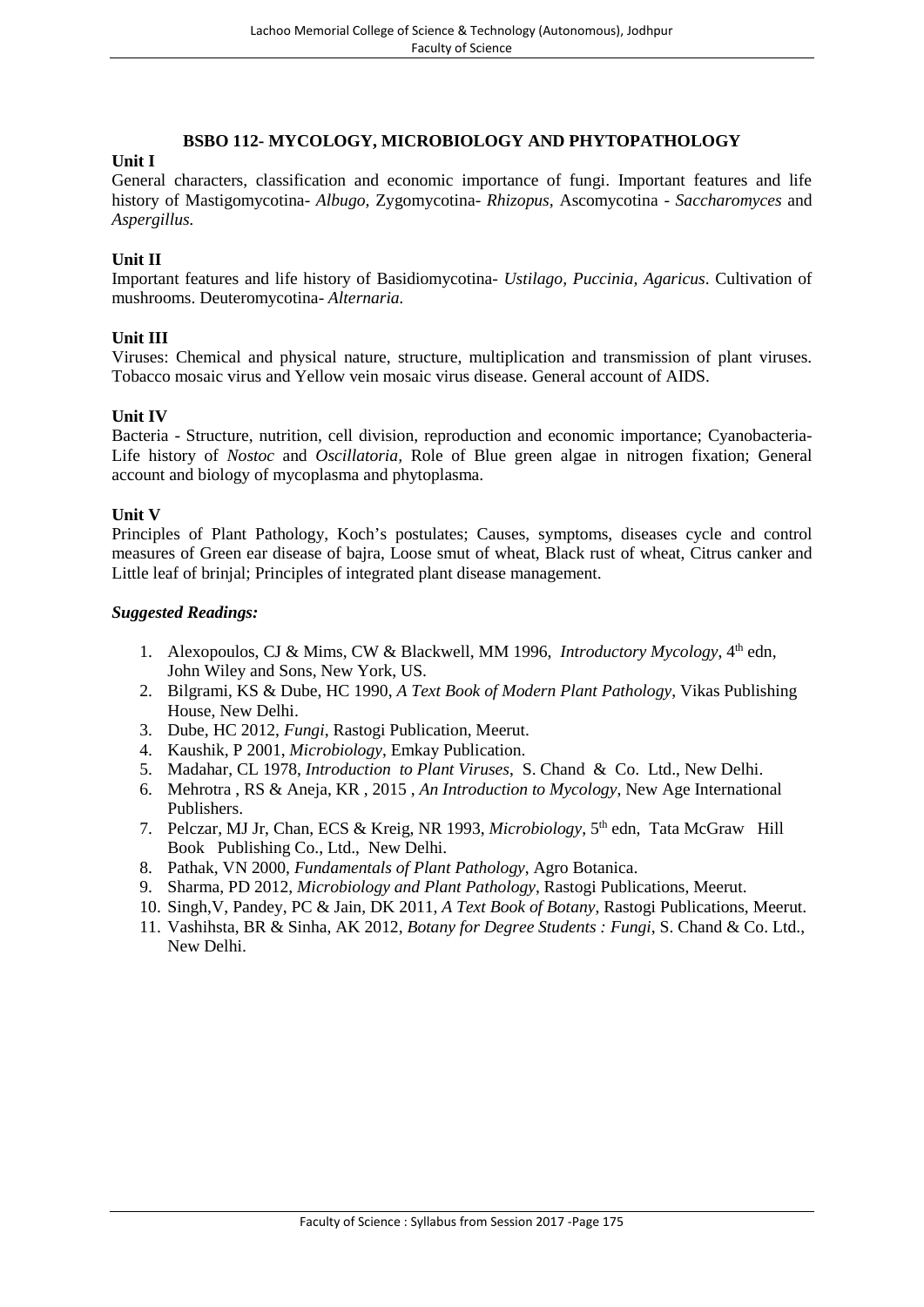# **PRACTICAL : BSBO 121**

# **SUGGESTED LABORATORY EXERCISES:**

Microscopic preparation and study of the following:

**i. Material A - Algae:** *Volvox, Oedogonium, Coleochaete, Chara, Vaucheria, Ectocarpus, Sargassum* and *Polysiphonia*

**ii. Material B - Bryophyta:** *Riccia, Marchantia, Plagiochasma, Anthoceros* and *Sphagnum.*

**iii.Material C- Fungi:** *Albugo, Rhizopus, Saccharomyces, Aspergillus, Ustilago (Teleutospores), Puccinia, Agaricus* and *Alternaria*

**iv. Material D- Microbiology**: Bacteria (Gram's staining) **,** *Nostoc* and *Oscillatoria*

#### **SPOTS:**

- **i.** Slides/ photographs/ specimens/ Model of any Alga from the above mentioned list.
- **ii**. Slides/ photographs/ specimens/ Model of any Bryophyte from the above mentioned list.
- **iii**. Slides/ photographs/ specimens/ Model of any Fungus from the above mentioned list.
- **iv**. Slides/ photographs/ specimens/ Model of any of the following from Microbiology:
- a. Disease symptoms caused by TMV and YMV.
- b Root Nodule
- c. *Nostoc* and *Oscillatoria*.
- **v.** Lichens: Types on the basis of morphology .
- **vi** Plant Pathology**:** Study of symptoms of the following diseases (specimen / photographs):
- i. Green ear disease of Bajra
- ii Loose smut of wheat
- iii. Citrus canker
- iv. Black rust of wheat
- v. Little leaf of brinjal. **.**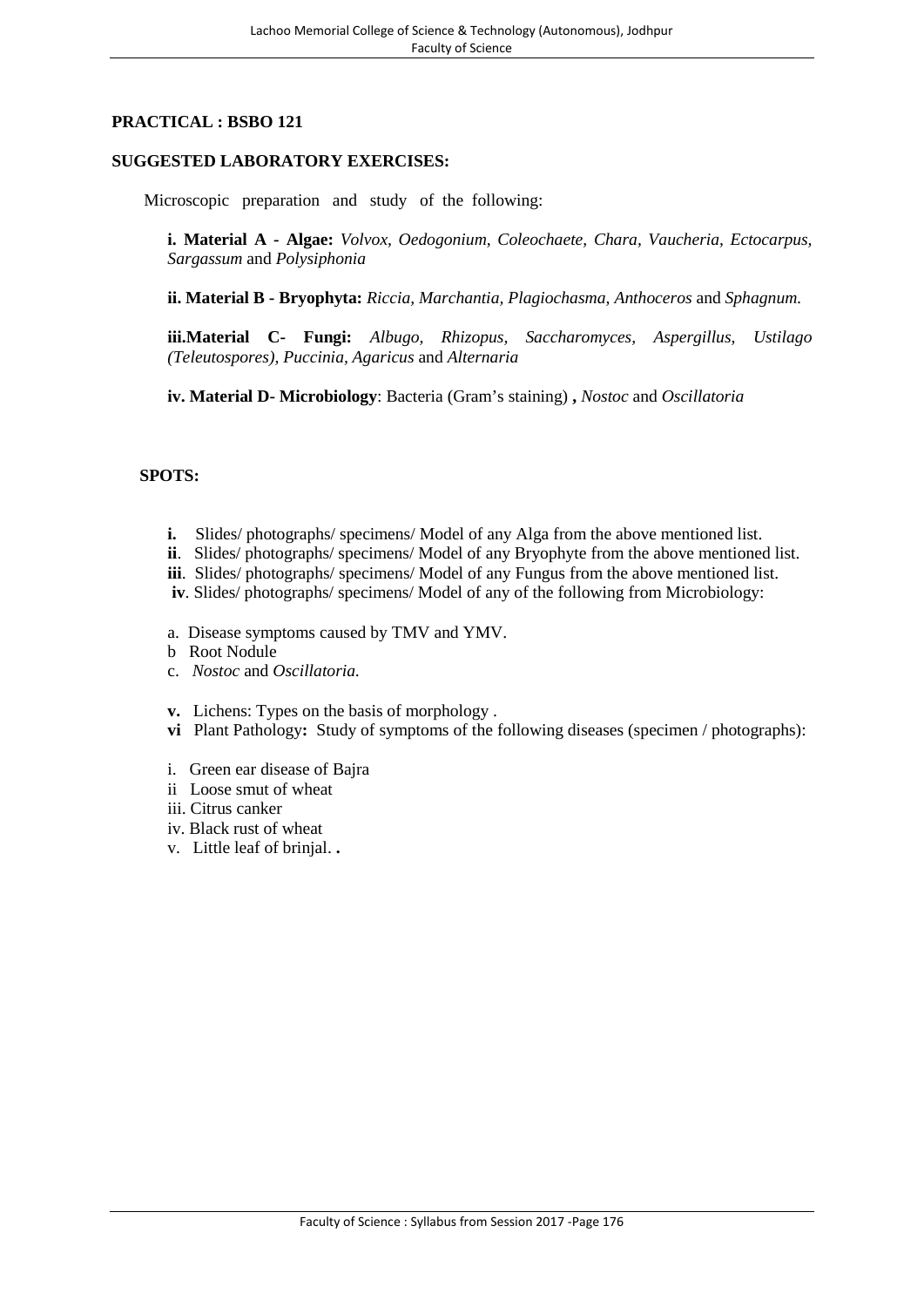## **LACHOO MEMORIAL COLLEGE OF SCIENCE & TECHNOLOGY (AUTONOMOUS) JODHPUR, RAJASTHAN** UG PRACTICAL EXAMINATION SEMESTER- I **Botany (BSBO 121)**

| <b>Time: 3 hours</b>                                                                                                                                  | Max. Marks: 80 |
|-------------------------------------------------------------------------------------------------------------------------------------------------------|----------------|
| 1. Make suitable preparation of material "A", "B", "C" and "D". Identify and comment upon<br>your preparation. Leave your preparation for inspection. |                |
| Material A                                                                                                                                            | 12             |
| <b>Material B</b>                                                                                                                                     | 12             |
| Material C                                                                                                                                            | 12             |
| <b>Material D</b>                                                                                                                                     | 10             |
|                                                                                                                                                       |                |
| 2. Identify and comment upon the spots from 'a' to 'f':                                                                                               | $6x + 4 = 24$  |
|                                                                                                                                                       |                |
|                                                                                                                                                       |                |
| $c.$ $\qquad \qquad$                                                                                                                                  |                |
|                                                                                                                                                       |                |
|                                                                                                                                                       |                |

 $3. \text{Viva-voce}$  10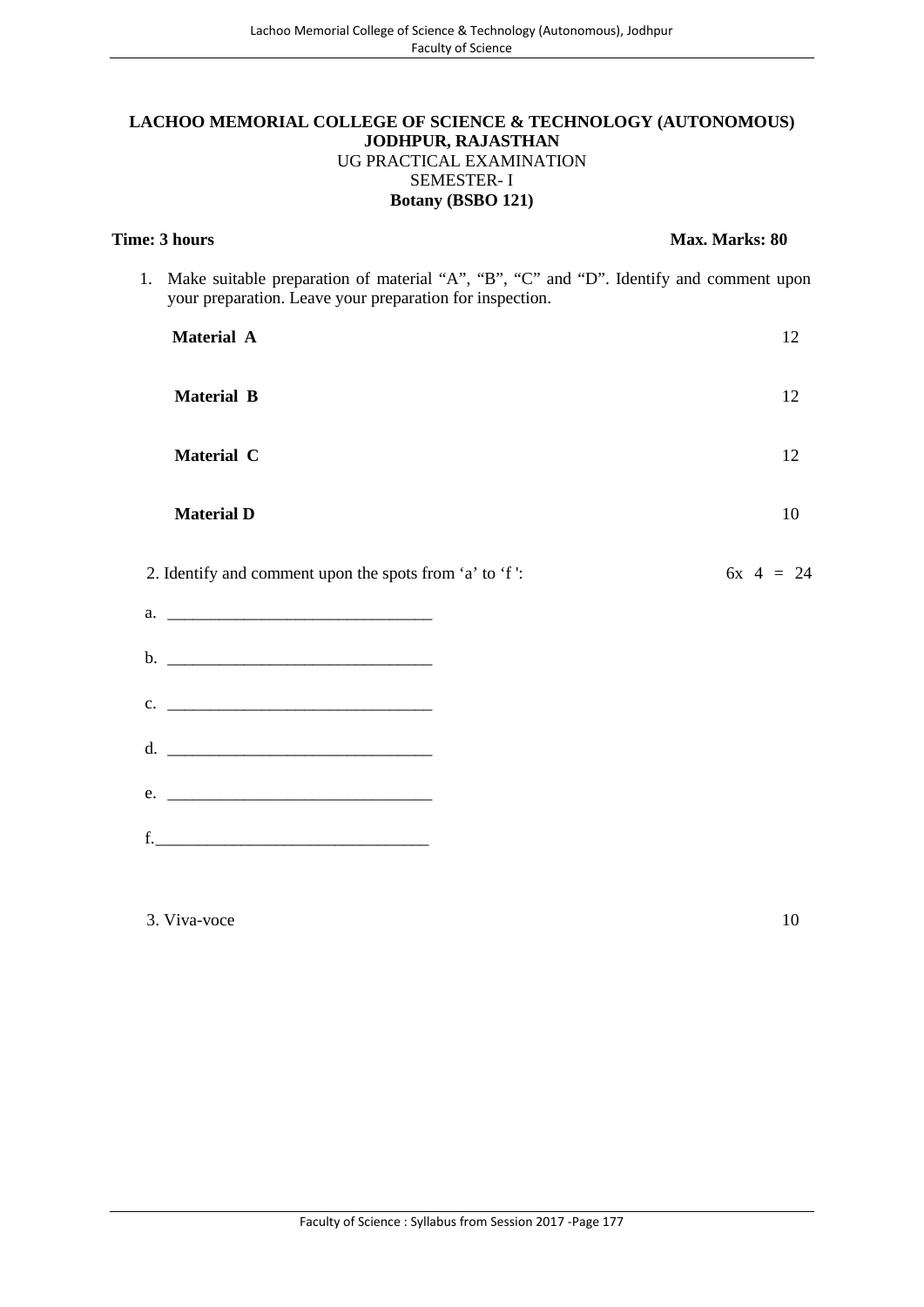## **SEMESTER – II BSBO 211- PTERIDOPHYTES**

#### **Unit I**

General characters, life cycle pattern, affinities and classification of Pteridophytes, Important Characteristics of Psilopsida, Lycopsida, Sphenopsida and Pteropsida, Economic importance of Pteridophytes, Stelar Systems in Pteridophyta.

#### **Unit II**

Occurrence, structure of vegetative and reproductive parts and life history of *Psilotum* and *Lycopodium.*

#### **Unit III**

Occurrence, structure of vegetative and reproductive parts and life history of *Selaginella*; Heterospory and origin of seed habit.

#### **Unit IV**

Occurrence, structure of vegetative and reproductive parts and life history of *Equisetum* and *Adiantum.*

#### **Unit V**

Occurrence, structure of vegetative and reproductive parts and life history of *Marsilea* and *Azolla.*

- 1. Gifford, EM & Foster AS 1988, *Morphology and Evolution of Vascular Plants*, W.H. Freeman and Company, New York, 1988.
- 2. Pandey, SN, Mishra, SP &Trivedi PS 2013, *A Text Book of Botany* Vol. II, Vikas Publishing House Pvt. Ltd., New Delhi.
- 3. Parihar, NS 1996, *Biology and Morphology of Pteridophytes,* Central Book Depot, Allahabad.
- 4. Rashid, A 1999, An Introduction to Pteridophytes, 2<sup>nd</sup> edn, Vikas Publishing House Pvt Ltd, India.
- 5. Sarabhai, RC & Saxena RC 1990, *A Text Book of Botany*, Rastogi Publications, Meerut.
- 6. Sharma,OP 2006, *Pteridophytes*, Today and Tomorrow Publication.
- 7. Singh, V, Pandey, PC & Jain DK 2014, *A Text Book of Botany*, Rastogi Publications, Meerut.
- 8. Vashista, PC, Sinha, AK & Kumar A 2014, *Botany for Degree Students : Pteridophyta*, S.Chand and Co., New Delhi.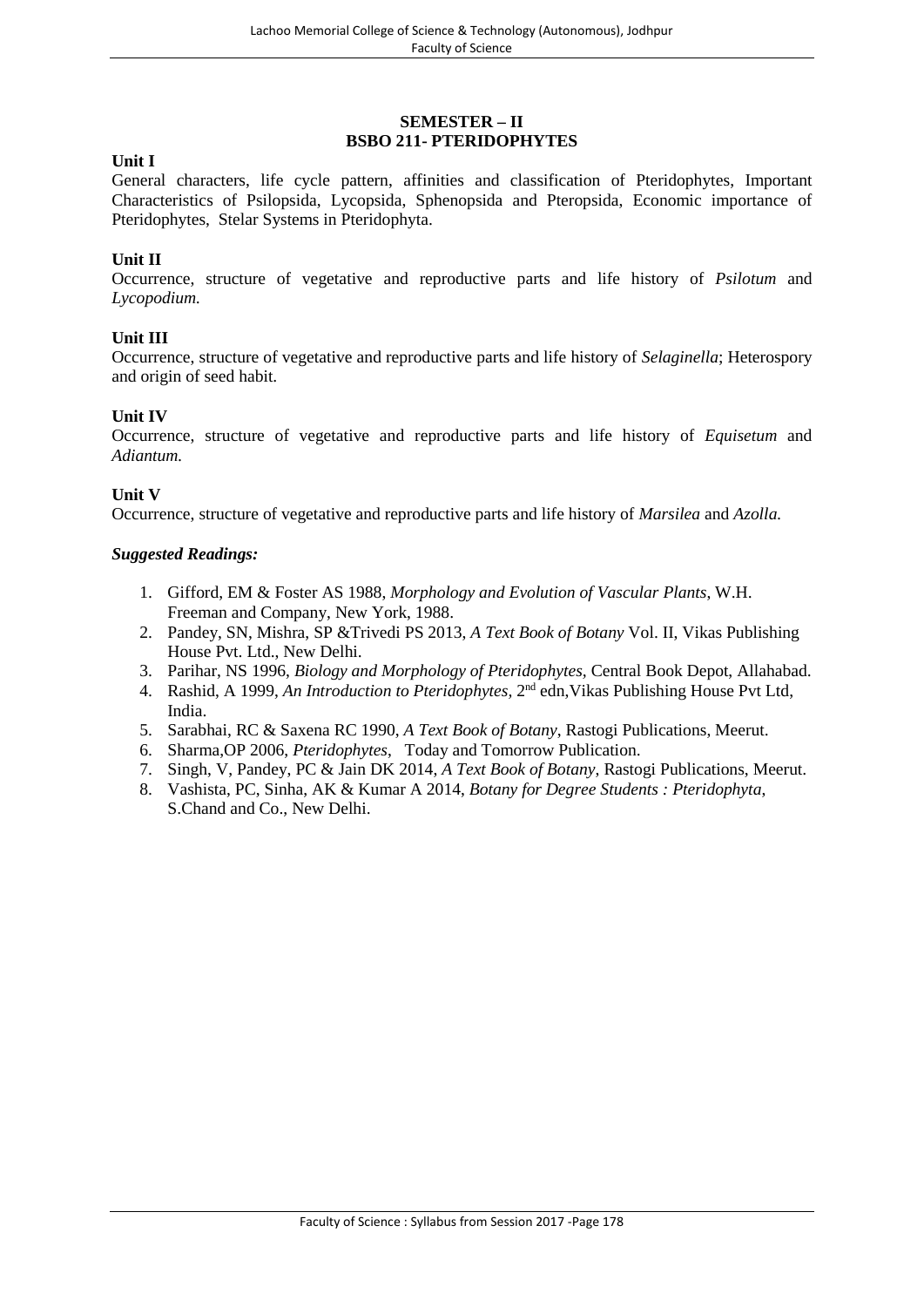# **Unit I**

**BSBO 212- GYMNOSPERMS AND PALAEOBOTANY**

Characteristics of seed plants; General features of Gymnosperms and their classification. Affinities of Gymnosperms with Pteridophytes and Angiosperms; Economic importance of Gymnosperms.

# **Unit II**

*Cycas*: Morphology of vegetative and reproductive parts; Anatomy of root, stem, leaf and reproductive parts; Reproduction and life cycle.

# **Unit III**

*Pinus*: Morphology of vegetative and reproductive parts; Anatomy of root, stem, leaf and reproductive parts; Reproduction and life cycle.

# **Unit IV**

*Ephedra*: Morphology of vegetative and reproductive parts; Anatomy of root, stem, leaf and reproductive parts; Reproduction and life cycle.

# **Unit V**

Geological time scale, fossilization and types of fossils;Techniques for fossil study; Primitive land plant: *Rhynia*, Fossil Gymnosperm - *Williamsonia*.

- 1. Andrews, HN,Jr 1961, *Studies in Palaeobotany,* John Wiley & Sons Inc.New York.
- 2. Arnold, CA, 1947, *An Introduction to Palaeobotany*. McGraw Hill Book Company, New York.
- 3. Bhatnagar SP & Moitra A 2006, *Gymnosperms*, New Age International (P) Ltd, Publishers., New Delhi.
- 4. Biswas C & Johri BM 2004, *The Gymnosperms*, 2nd edn, Narosa Publishing House, New Delhi.
- 5. Gifford, EM & Foster, AS 1988, *Morphology and Evolution of Vascular Plants,* 3 rd edn, W.H. Freeman and Company, New York.
- 6. Pandey, SN, Misra, SP & Trivedi, PS 2008, *A Text Book of Botany –Vol.-II,* 12th edn, Vikas Publishing House Pvt Ltd., New Delhi.
- 7. Singh, V, Pande, PC & Jain, DK 2011, *A Text Book of Botany*, 4<sup>th</sup> edn, Rastogi Publications, Meerut.
- 8. Sporne, KR 1991 *The Morphology of Gymnonsperms*, B.I. Publ. Pvt., Bombay.
- 9. Stewart, WN & Rothwell, GW 1999, *Palaeobotany and Evolution of Plants*, 2<sup>nd</sup> edn, Cambridge University Press, U.K.
- 10. Taylor, TN 1981, *Palaeobotany: An Introduction to Fossil Plant Biology*. Mc Graw-Hill Book Co. Inc., New York.
- 11. Vashishta, PC, Sinha, AK & Kumar,A 2009, *Botany for Degree Students Gymnosperms*, S. Chand and company Ltd., New Delhi.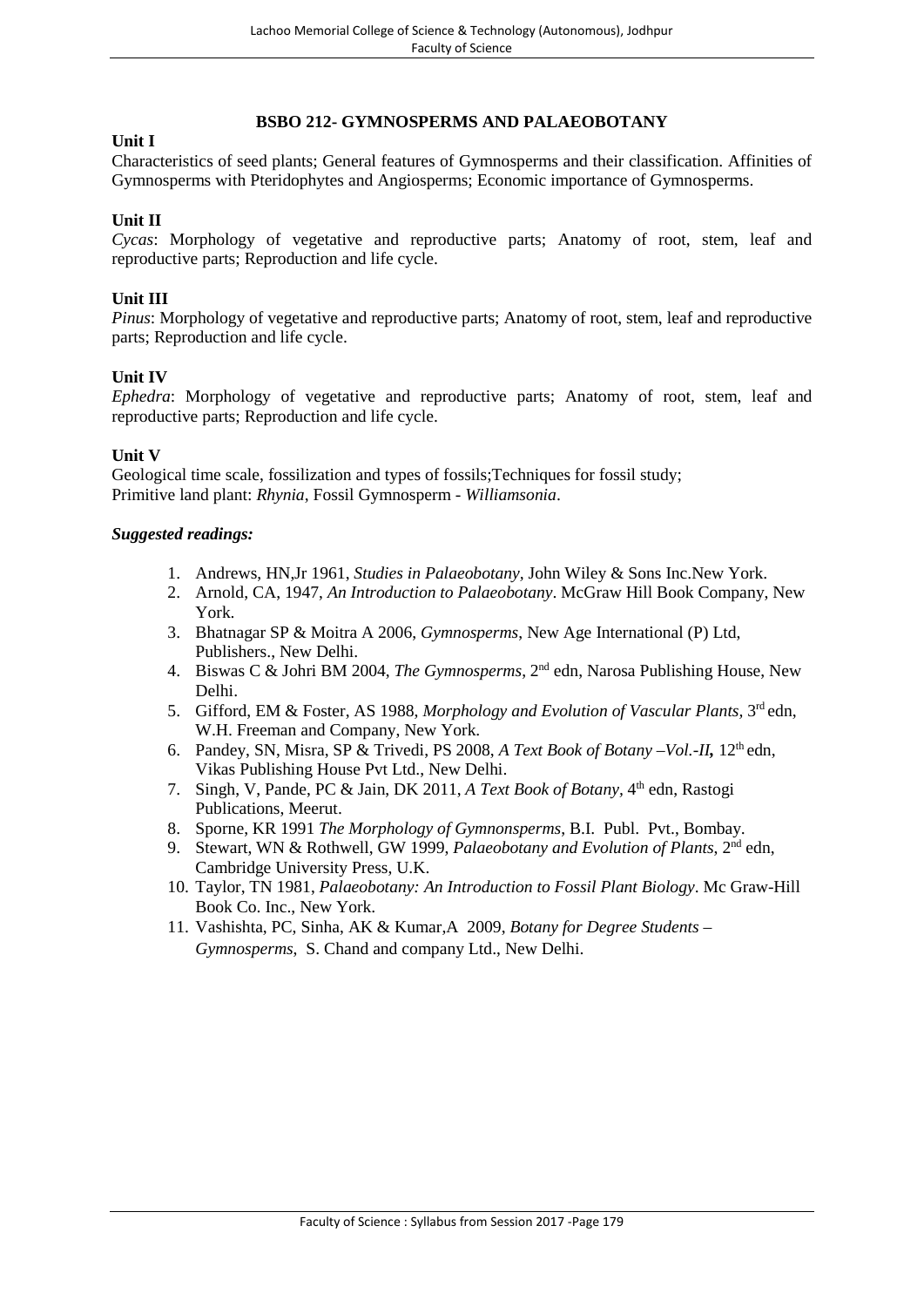# **PRACTICAL: BSBO 221**

# **SUGGESTED LABORATORY EXERCISES:**

# **Pteridophytes: (Material A- Vegetative Part, Material B- Reproductive Part)**

- 1. *Psilotum* –External Morphology ( photographs / specimen/model).
- 2. *Lycopodium* External Morphology,T.S. of stem and L.S. of cone.
- 3. *Selaginella* External Morphology,T.S. of stem and L.S. of cone.
- 4. *Equisetum* External Morphology, T.S. of stem (internode) and T.S.& L.S of cone.
- 5. *Marsilea* External Morphology,T.S.of rhizome, T.S. of petiole and H. L. S. of sporocarp .
- 6. *Adiantum* External Morphology and T. S. of sporophyll .
- 7. *Azolla* External Morphology.

# **Gymnosperms: (Material C- Vegetative Part, Material D- Reproductive Part)**

- 1. *Cycas*: T.S. of normal root (Permanent slide only), T.S. of coralloid root, T.S. of rachis and T.S. of leaflet; microsporophyll and megasporophyll (specimens / slides).
- 2. *Pinus*: External Morphology, T.S. of needle, stem (slide only), W.M. of pollen grains, male and female cones (specimens / slides).
- 3. *Ephedra*: External Morphology, T.S. of stem, mounting of male flower and L.S. of female reproductive part.

#### **SPOTS**:

Slides/ Specimens/ Photographs of **Material-A, B, C** and **D**

Slide/ Specimens/ Photographs of the following fossil gymnosperms:

1. *Rhynia*

*2. Williamsonia*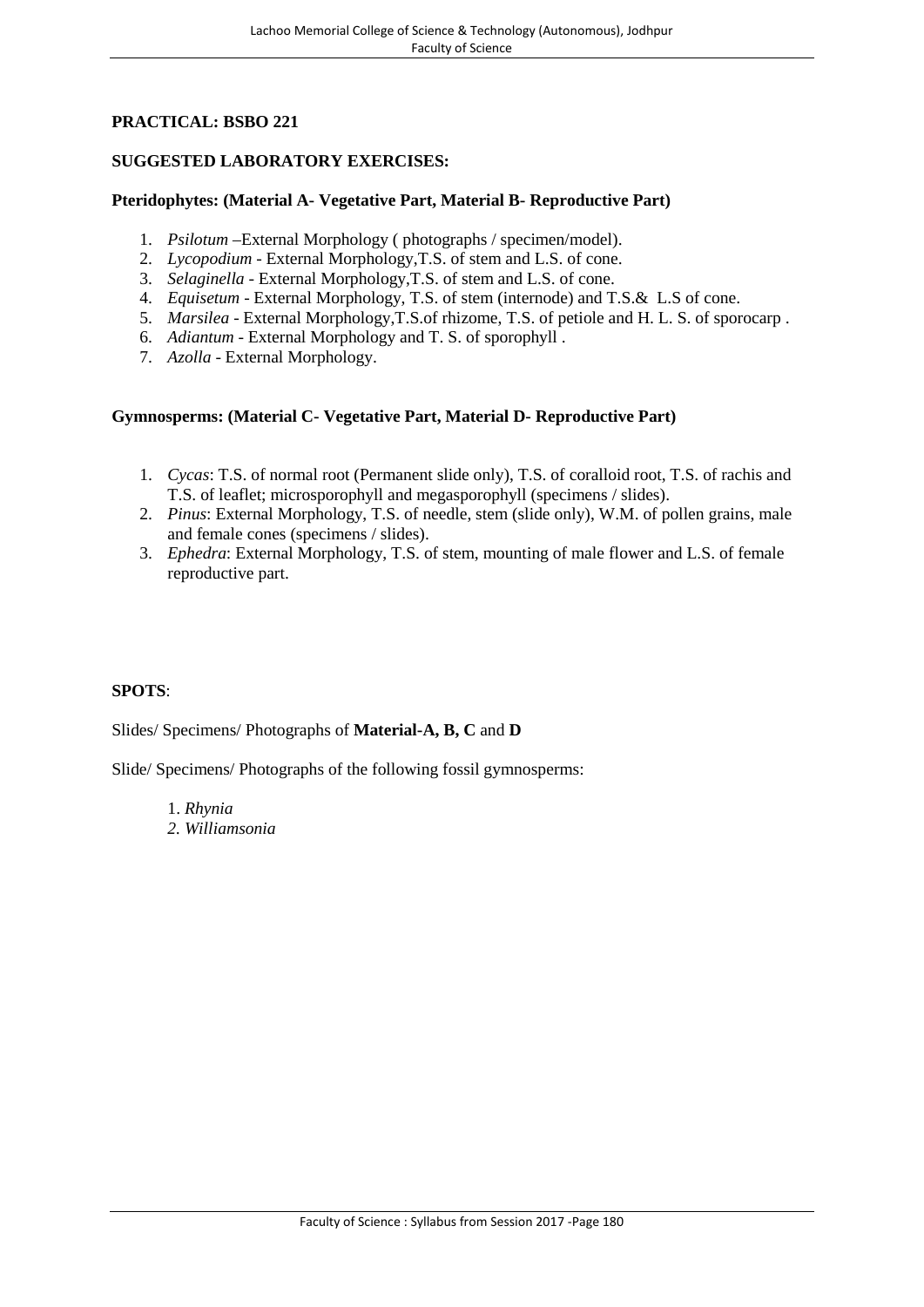#### **LACHOO MEMORIAL COLLEGE OF SCIENCE & TECHNOLOGY (AUTONOMOUS) JODHPUR, RAJASTHAN** UG PRACTICAL EXAMINATION SEMESTER- II **Botany (BSBO 221)**

**Time: 3 hours Max. Marks:** 80

1. Cut a T. S. of **material "A"** and make double stained temporary mount of the same. Draw labeled diagram. Identify the material, giving reasons. Leave your preparation for inspection.

2. Make a suitable preparation of the reproductive parts of the **material "B"** Draw labeled diagram. Identify and comment upon the features of interest. Leave your preparation for inspection.

**Material "B"** 07

**Material "A"** 16

3. Cut a T. S. of **material "C"** and make double stained temporary mount of the same. Draw labeled diagram. Identify the material, giving reasons. Leave your preparation for inspection.

4. Make a suitable preparation of the reproductive parts of the **material "D"** Draw labeled diagram. Identify and comment upon the features of interest. Leave your preparation for inspection.

6. Viva-voce 10

5. Identify and comment upon the spots from 'a' to 'f':  $6x \, 4 = 24$ 

- **Material "C"** 16
- **Material "D"**

a.  $\qquad \qquad$ 

 $b.$ c. \_\_\_\_\_\_\_\_\_\_\_\_\_\_\_\_\_\_\_\_\_\_\_\_\_\_\_\_\_\_\_  $d.$  $e.$  $f_{\rm c}$  and  $f_{\rm c}$  and  $f_{\rm c}$  and  $f_{\rm c}$  and  $f_{\rm c}$  and  $f_{\rm c}$ 

- 
- 07
-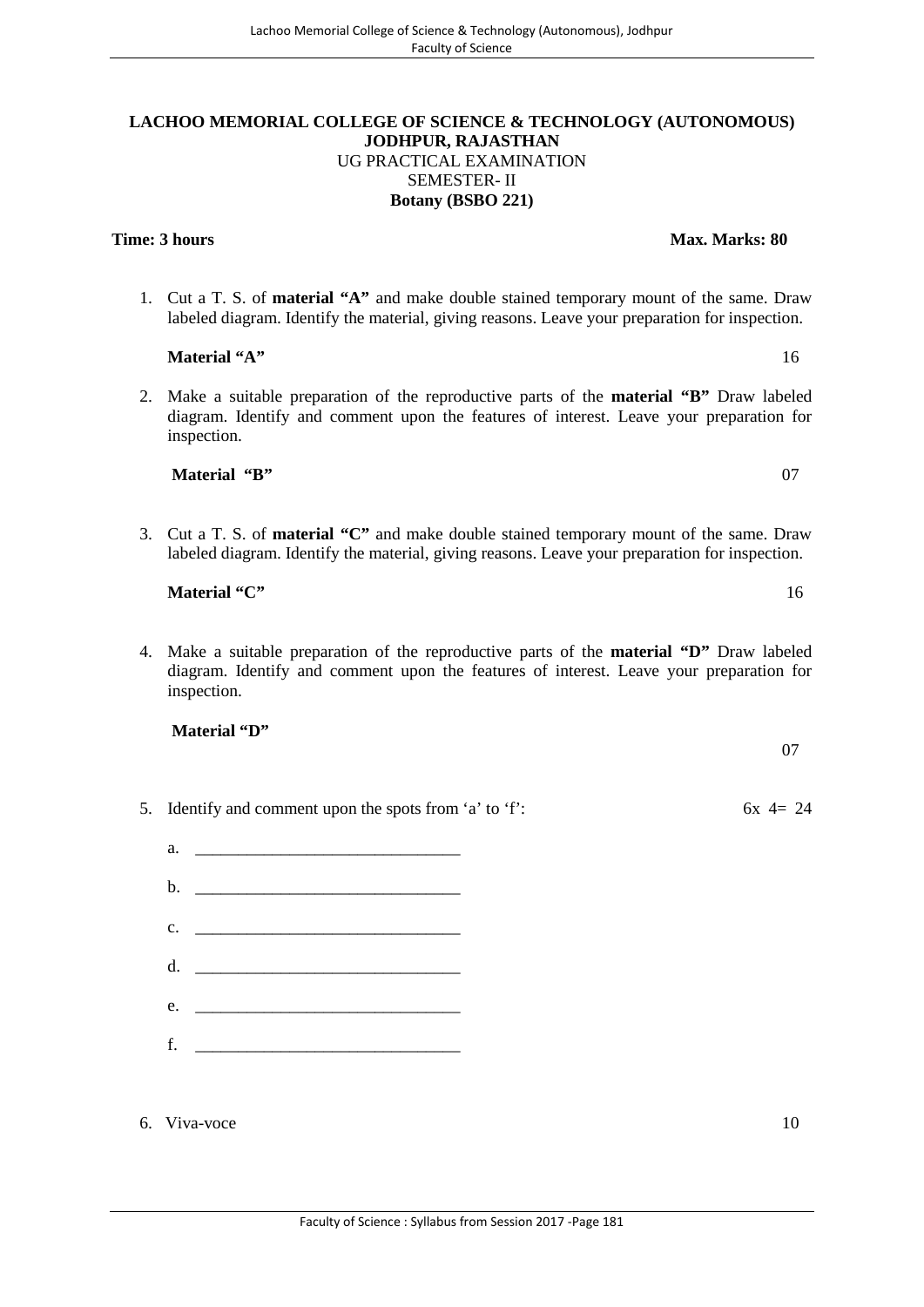# **SEMESTER-III**

## **BSBO 311: ANATOMY OF ANGIOSPERMS, ECONOMIC BOTANY AND ETHNOBOTANY**

#### **Unit I**

Anatomy of Angiosperms: Root system; Root apical meristem; differentiation of primary and secondary tissues and their roles; structural modification for storage, respiration, reproduction and for interaction with microbes.

## **Unit II**

Shoot system : The shoot apical meristem and its histological organization; vascularization of primary shoot in monocotyledons and dicotyledons; cambium and its functions; Charecteristics of normal secondary growth, differentiation of secondary xylem, characteristics of growth rings, sapwood and heart wood ; differentiation of secondary phloem-structure, function relationship; Periderm.

#### **Unit III**

Abnormal structure in stem: primary anomalous in Dicot and Monocot stem; Secondary growth in *Dracaena* Stem; Abnormal origin and activity of cambium in Dicot stem.

Leaf: Internal structure in relation to photosynthesis and water loss; adaptations to water stress; senescence and abscission.

#### **Unit IV**

Economic Botany: Food plants - rice, wheat, sugarcane; Fibers - cotton; Vegetable oils- groundnut, mustard and coconut; General account of sources of firewood, timber and bamboos; Beverages- Tea and coffee; Rubber.

#### **Unit V**

Spices and Condiments- General account; Medicinal plants with special reference to Rajasthan- *Aloe, Asparagus, Commiphora, Boswellia, Pedalium, Zizyphus, Haloxylon, Tribulus, Vitex and Withania;* Ethnobotany- Introduction, Methods of Ethnobotanical studies, and knowledge of aboriginals in Rajasthan.

- 1. Cutter, EG 1971, *Plant Anatomy: Experiment and Interpretation, Part II*: *Organs,* Edward Arnold, London.
- 2. Esau, K 1977, *Anatomy of Seed Plants*, 2nd edn, John Wiley & Sons, New York.
- 3. Fahn, A 1982, *Plant Anatomy*, 3rd edn, Pergamon Press, Oxford.
- 4. Jain, SK & Mudgal V 1999, *A Handbook of Ethnobotany*, BSMPS publication.
- 5. Jain, SK (ed.) 1995, *Manual of Ethnobotany*, Scientific Publisher, Jodhpur.
- 6. Kocchar, SL 1998, *Economic Botany in Tropics*, 2nd edn, Mac-Millan India Ltd., New Delhi.
- 7. Mauseth, JD 1988*, Plant Anatomy*, the Benjamin/Cummings Publ. Company Inc., Menloe Park, California, USA.
- 8. Pandey, BP 2014, *A Text Book of Botany Angiosperms*, S.Chand & Company Ltd. Ram nagar, New Delhi.
- 9. Sambamurthy, AVSS & Subramanyam, NS 1989, *A Text Book of Economic Botany*, Wiley Eastern Ltd., New York.
- 10. Sharma, OP 1996, *Hill's Economic Botany* (Late Dr. A.F. Hill, Adapted by O.P. Sharma), Tata McGraw Hill Co., Ltd., New Delhi.
- 11. Simpson, BB & Conner-Ogorzaly, M 1986, *Economic Botany Plants in Our World*, McGraw Hill, New York.
- 12. Singh, V, Pande, PC & Jain, DK 2014, *A Text Book of Botany Angiosperms*, 4th edn, Rastogi Publications, Meerut.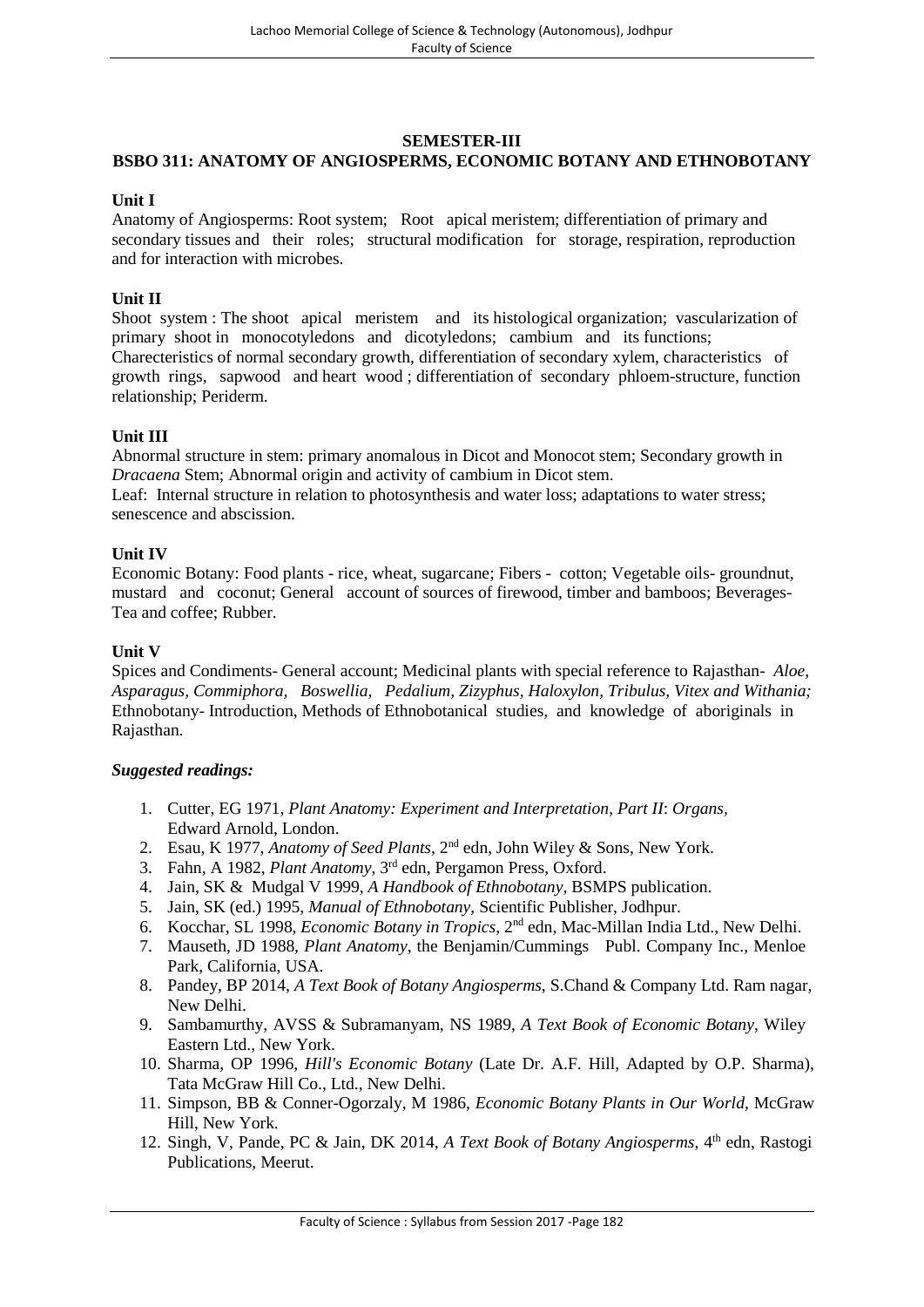# **BSBO 312: CELL AND MOLECULAR BIOLOGY**

#### **Unit I**

Cell theory, Prokaryotic and eukaryotic cell; Cell organization: structure of a plant cell; cell wall, plasmodesmata, plasma membrane; Mitosis, Meiosis and cell cycle regulation.

#### **Unit II**

Structure and function of cell organelles: Plastid, Mitochondria, Endoplasmic reticulum, Golgi body, Ribosomes, Peroxisomes, Vacuoles; Nucleus: Structure, nuclear pore complex, nucleolus and chromatin network.

#### **Unit III**

DNA the genetic material: Structure and different forms of DNA; Replication of DNA: Mode of replication, Enzymes and proteins involved, Replication fork, Leading and lagging strand, Okazaki fragments; Differences between prokaryotic and eukaryotic DNA replication; DNA damage and repair mechanisms.

#### **Unit IV**

Gene: definition and structure (Promoter, coding sequences, terminator). Prokaryotic and eukaryotic transcription: Transcriptional factors and machinery, RNA polymerases, regulatory elements; mechanism of transcription -formation of initiation complex, elongation, and termination, RNA processing (brief account).

#### **Unit V**

Translation: Prokaryotic translation; translational machinery; aminoacylation of t-RNA, formation of initiation complex, elongation and termination of translation; Regulation of gene expression in prokaryotes (operon concept) and basics of gene expression in eukaryotes.

- 1. Alberts, B, Johnson, A, Lewis, J, Raff, M., Roberts, K & Walter,P 2007, *Molecular Biology* of the Cell, 5<sup>th</sup> edn, Garland Publishing lnc, New York.
- 2. Buchanan, BB, Gruissem, W, & Jones, RL (eds.) 2015, *Biochemistry and Molecular Biology of Plants*, American Society of Plant Physiologists, Maryland, USA and Wiley Blackwell.
- 3. Cooper, GM & Robert EH 2007, *The Cell: A Molecular Approach*, 4<sup>th</sup> edn, ASM Press and Sinauer Associates Inc, USA.
- 4. De, DN 2000, *Plant Cell Vacuoles: An Introduction*, CSIRO Publication, Collingwood, Australia.
- 5. Gunning, BES & Steer, MW 1995, *Plant Cell Biology: Structure and Function,* Jones and Bartlett Publishers, Boston, Massachusetts.
- 6. Gupta, PK 2014, *A Textbook of cell and Molecular Biology*, 4th edn, Rastogi Publications, Meerut
- 7. Harris, N & Oparka, KJ 1994, *Plant Cell Biology: A Practical Approach,* IRL Press, Oxford University Press, Oxford, UK.
- 8. Karp G Iwasa,I & Marshall,W 2016, *Cell and Molecular Biology: Concepts and Experiments,*8 thedn, John Wiley & Sons Inc, USA.
- 9. Kleinsmith, LJ & Kish, VM 1995, *Principles of Cell and Molecular Biology*, Harper Collins College Publishers, New York, USA.
- 10. Krebs, JE, Goldstein, ES & Kilparick ST 2014, *Lewin's Genes XI*, Jones & Bartlett Learning, Burlington, Massachusetts.
- 11. Lodish, H, Berk, A, Zipursky, SL, Matsudaira, P, Baltimore, D, & Darnell, JE 1999, *Molecular Cell Biology* 4<sup>th</sup> edn, W.H. Freeman and Company, New York.
- 12. Paolella, P 1997, *Introduction to Molecular Biology*, Tata McGraw Hill.
- 13. Powar, CB 2010, *Cell Biology*, Himalaya Publishing House.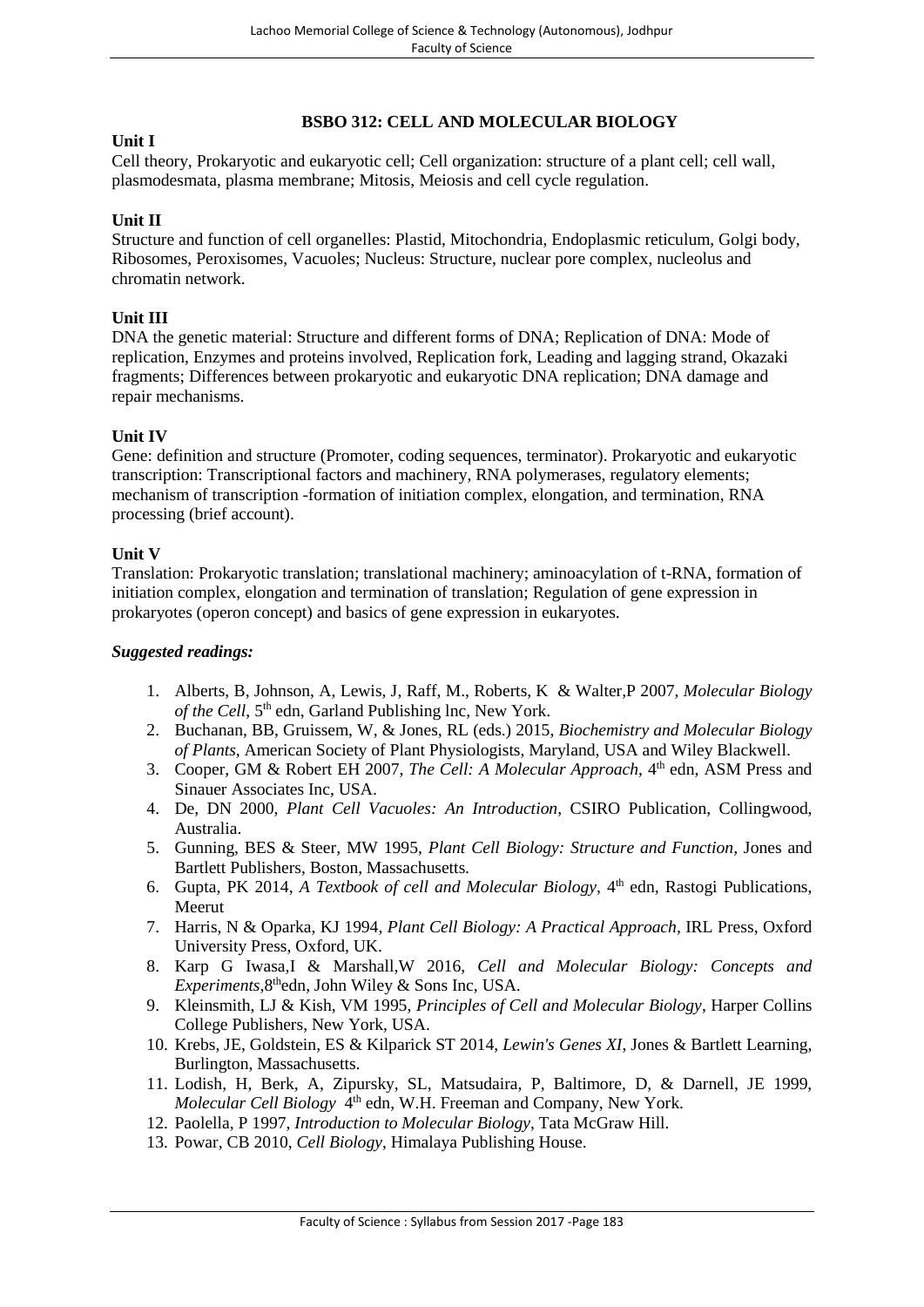14. Verma, PS & Agarwal VK 2015, *Cell Biology (Cytology, Biomolecules and Molecular Biology),* S. Chand & Company Ltd.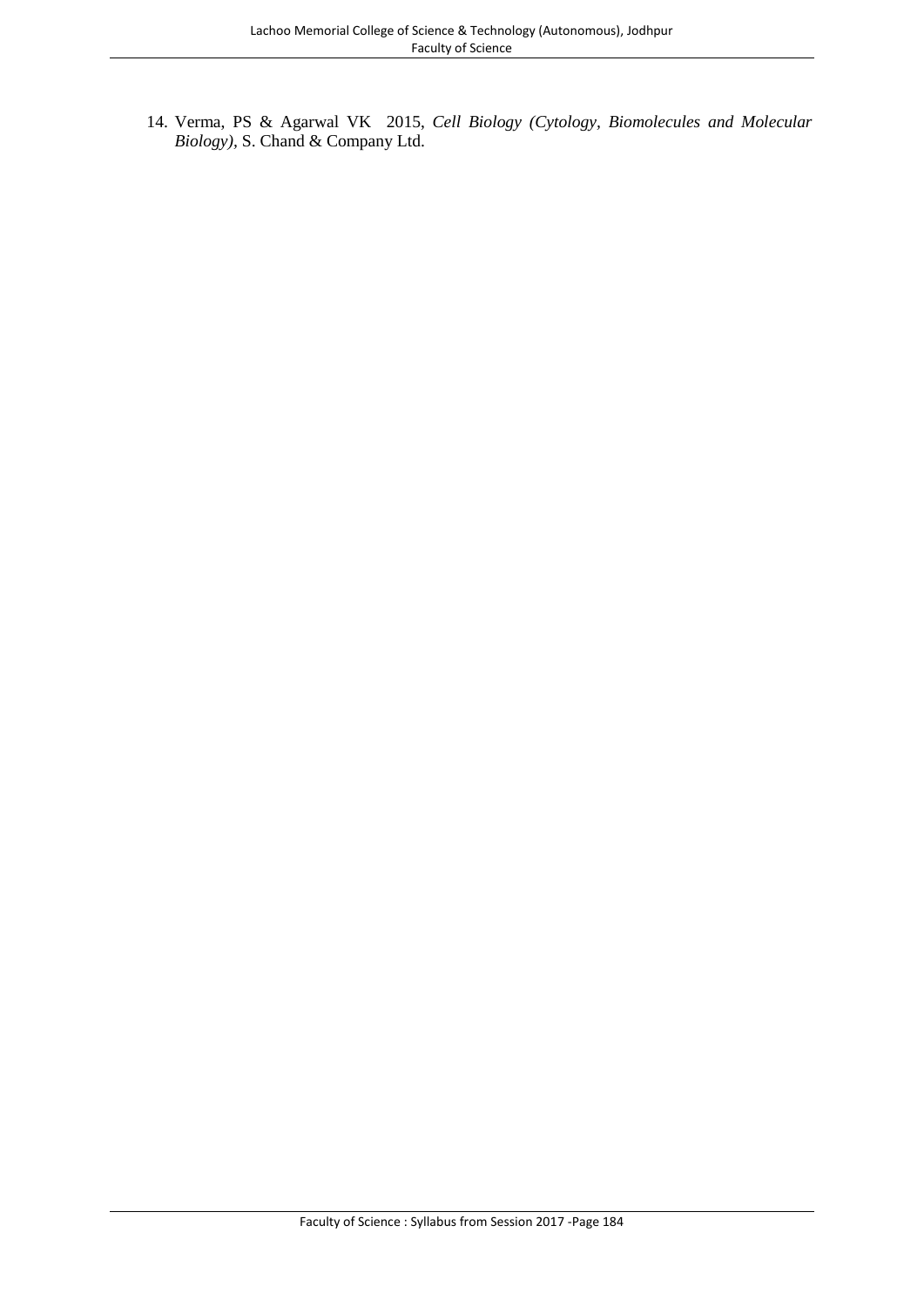# **PRACTICAL: BSBO 321**

# **SUGGESTED LABORATORY EXERCISES:**

#### **Anatomy: (Material-A)**

- 1. Dicot Stem: *Helianthus*, *Nyctanthes, Bignonia, Salvadora* and *Boerhavia*.
- 2. Monocot Stem: *Dracaena, Zea mays*.
- 3. Dicot Root: *Tinospora*
- 4. Monocot Root: *Zea mays*.
- 5. Dicot Leaf: *Nerium ,Ficus*
- 6. Monocot Leaf: *Zea mays*.

#### **Economic Botany: (Material-B)**

Purity and identification test (with principle, diagram, etc.):

- 1. Purity test of Haldi, Mustard oil, Hing, Katha and Coriander powder.
- 2. Test for starch in Wheat & Rice (from pre-soaked grains) and potato.
- 3. Test for Cellulose in cotton and filter paper.
- 4. Test for lignin in coir and matchstick.
- 5. Test for fats & oils in seeds of Groundnut, Mustard and Sunflower.

#### **Cell Biology: (Material-C & D)**

- 1. Study of various stages of mitosis in onion root tip.
- 2. Study of cell wall using suitable chemicals.

#### **SPOTS:**

- 1. Slide of any anatomy plant material.
- 2. Different types of stomata and thickening in xylem vessels (slides/photographs).
- 3. Medicinal plants / Ethnobotany specimens:
	- i. Medicinal plants: *Aloe, Asparagus, Commiphora, Tribulus* and *Withania .* ii. Ethnobotany: *Abrus, Leptadenia, Calotropis* and *Crotalaria*.
- 4. Economic botany: Wheat, Sugarcane, Cotton, Jute, Groundnut, Mustard, Coconut, Cloves, Cardamom, Black pepper, Tea leaves & Rubber.
- 5. Slides/Models/Photographs/Drawings: Cell structure and Cell organelles: Plasmodesmata, Plasmalemma, Chloroplast, Mitochondria, Nucleus, Nuclear Pore Complex, Peroxisome
- 6. Chromosome, DNA-Physical and Chemical properties.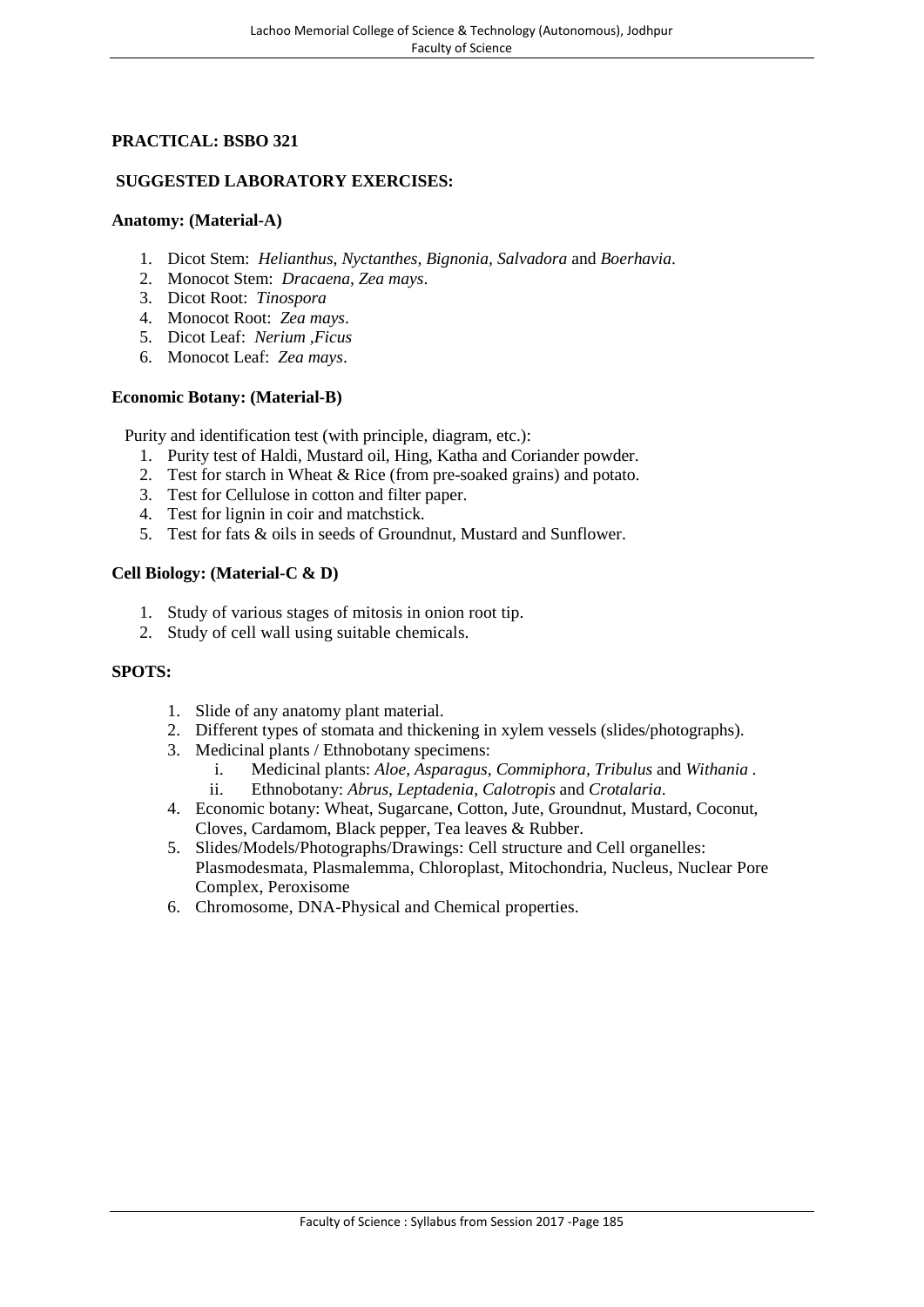#### **LACHOO MEMORIAL COLLEGE OF SCIENCE & TECHNOLOGY (AUTONOMOUS) JODHPUR, RAJASTHAN UG PRACTICAL EXAMINATION SEMESTER- III Botany (BSBO 321)**

**Time: 3 hours Max. Marks: 80**

|    | 1. Prepare a hand section of the anatomy material provided and illustrate with (i) labelled outline<br>and cellular diagrams, (ii) identification and (iii) characters. Submit the double stained section<br>for evaluation. |          |
|----|------------------------------------------------------------------------------------------------------------------------------------------------------------------------------------------------------------------------------|----------|
|    | Material "A"                                                                                                                                                                                                                 | 16       |
| 2. | Perform the phytochemical / purity test of the given material and report the result.                                                                                                                                         |          |
|    | Material "B"                                                                                                                                                                                                                 | 07       |
|    | 3. Prepare a suitable smear of the onion root tip. Draw a labelled diagram of the same. Submit<br>the smear for evaluation.                                                                                                  |          |
|    | Material "C"                                                                                                                                                                                                                 | 16       |
| 4. | Study the cell wall of given material using suitable chemicals.<br>Material "D"                                                                                                                                              | 07       |
|    | 5. Identify and comment upon the spots from 'a' to 'f ':                                                                                                                                                                     | $6x4=24$ |
|    | a.                                                                                                                                                                                                                           |          |
|    | $\mathbf{b}$ .                                                                                                                                                                                                               |          |
|    | $\mathbf{c}$ .                                                                                                                                                                                                               |          |
|    | d.                                                                                                                                                                                                                           |          |
|    | e.<br><u> 1989 - Johann Barn, mars ann an t-Amhain an t-Amhain an t-Amhain an t-Amhain an t-Amhain an t-Amhain an t-Amh</u>                                                                                                  |          |
|    | f.                                                                                                                                                                                                                           |          |
|    |                                                                                                                                                                                                                              |          |

#### 6. Viva-voce 10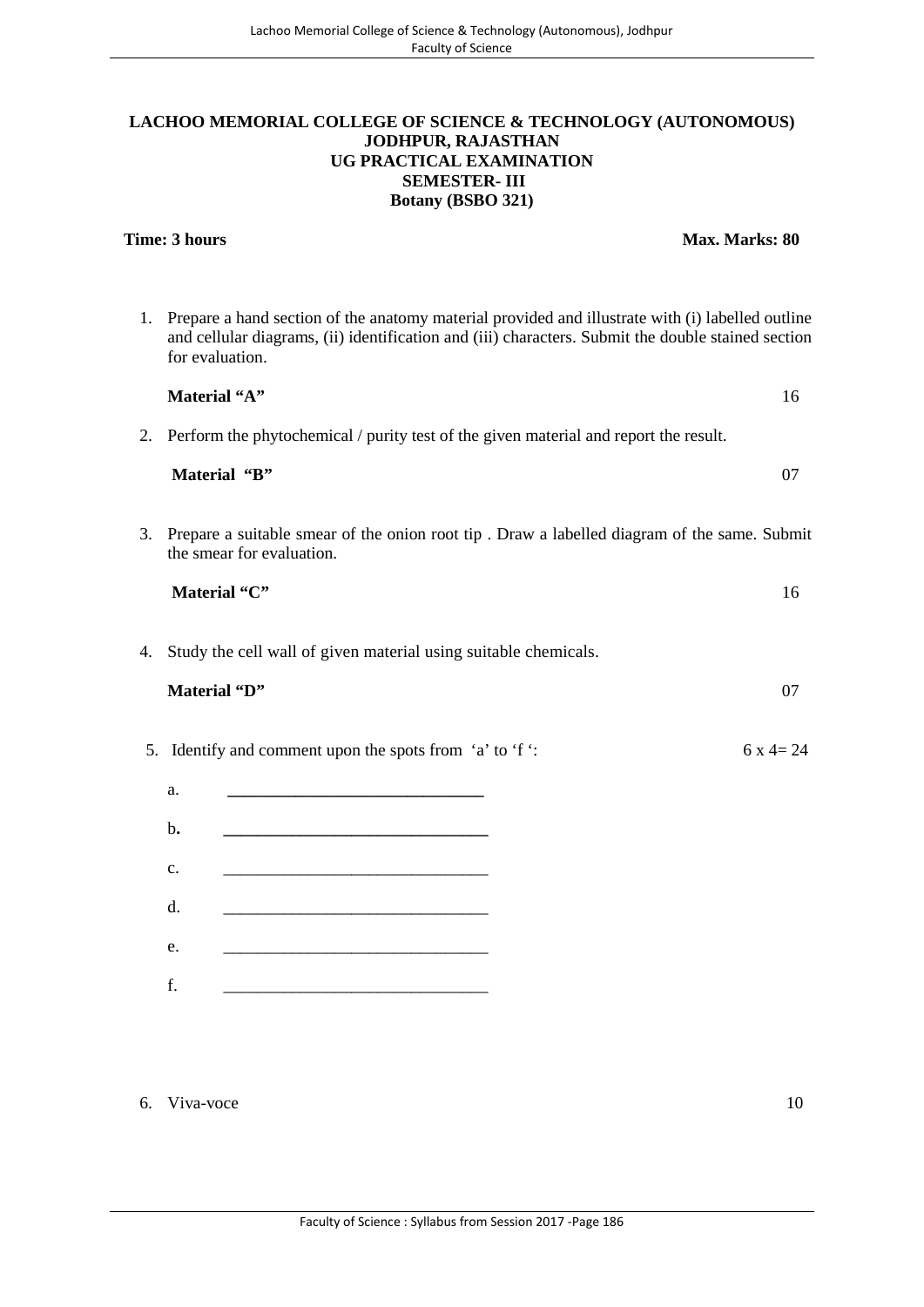# **SEMESTER-IV BSBO411: TAXONOMY AND EMBRYOLOGY OF ANGIOSPERMS**

#### **Unit I**

Angiosperms: Angiosperm Taxonomy- Alpha, Omega and Holotaxonomy, Taxonomic Literature, Botanical Nomenclature, Principles and Rules, Taxonomic Ranks, Type Concept, Principle of Priority.

Classification of Angiosperms –Natural, Artificial and Phylogenetic, Salient Features of Systems proposed by Bentham and Hooker and Engler and Prantl.

#### **Unit II**

Flower- Modified Shoot, Structure and Development of Flower, Inflorescence-Types of inflorescence. Diversity of Flowering Plants as illustrated by members of families – Ranunculaceae, Papaveraceae, Caryophyllaceae, Apiaceae.

#### **Unit III**

Diversity of Flowering Plants as illustrated by members of families: Asteraceae, Acanthaceae, Apocynaceae, Asclepiadaceae, Scrophulariaceae, Lamiaceae, Euphorbiaceae and Poaceae.

#### **Unit IV**

Structure of Anther, Microsporogenesis, Tapetum-Types and Function, Development of Male Gametophyte, Structure of Pollen Grains, Types of Ovules, Megasporogenesis, Structure and Development of Female Gametophyte (Embryo sac), Types of Embryo Sacs- Monosporic, Bisporic and Tetrasporic.

#### **Unit V**

Pollen- Pistil Interaction, Self Incompatibilty, Double Fertilization, Endosperm: Types of Endosperm, Development of Monocot and Dicot Embryo, Polyembryony, Apomixis, Parthenogenesis and Parthenocarpy; A brief account of Genomic Imprinting.

- 1. Bhojwani, SS & Bhatnagar, SP 2009, *The Embryology of Angiosperms*, Vikas Publ., New Delhi.
- 2. Davis, PH & Heywood,VH 2011, *Principles of Angiosperm Taxonomy*, Scientific Publishers, Jodhpur.
- 3. Davis,PH & Heywood,VH 1991, *Principles of AngiospermTaxonomy.* Today and Tomorrow Publications, New Delhi.
- 4. Jeffery, C 1982, *An Introduction to Plant Taxonomy*, Cambridge University Press, Cambridge, London.
- 5. Jones, SD Jr. & Luchsinger, AE 1986, *Plant Systematics*. McGraw- Hill Book Co., New York.
- 6. Lawrence, GHM 1951, *Taxonomy of Vascular Plants*. The Macmillan Company. New York.
- 7. Mondal, AK 2011, *Advanced Plant Taxonomy*. New Central Book Agency (P) Limited.
- 8. Pandey, SP & Misra SP 2008, *Taxonomy of Angiosperms*, Ane Books Pvt Ltd.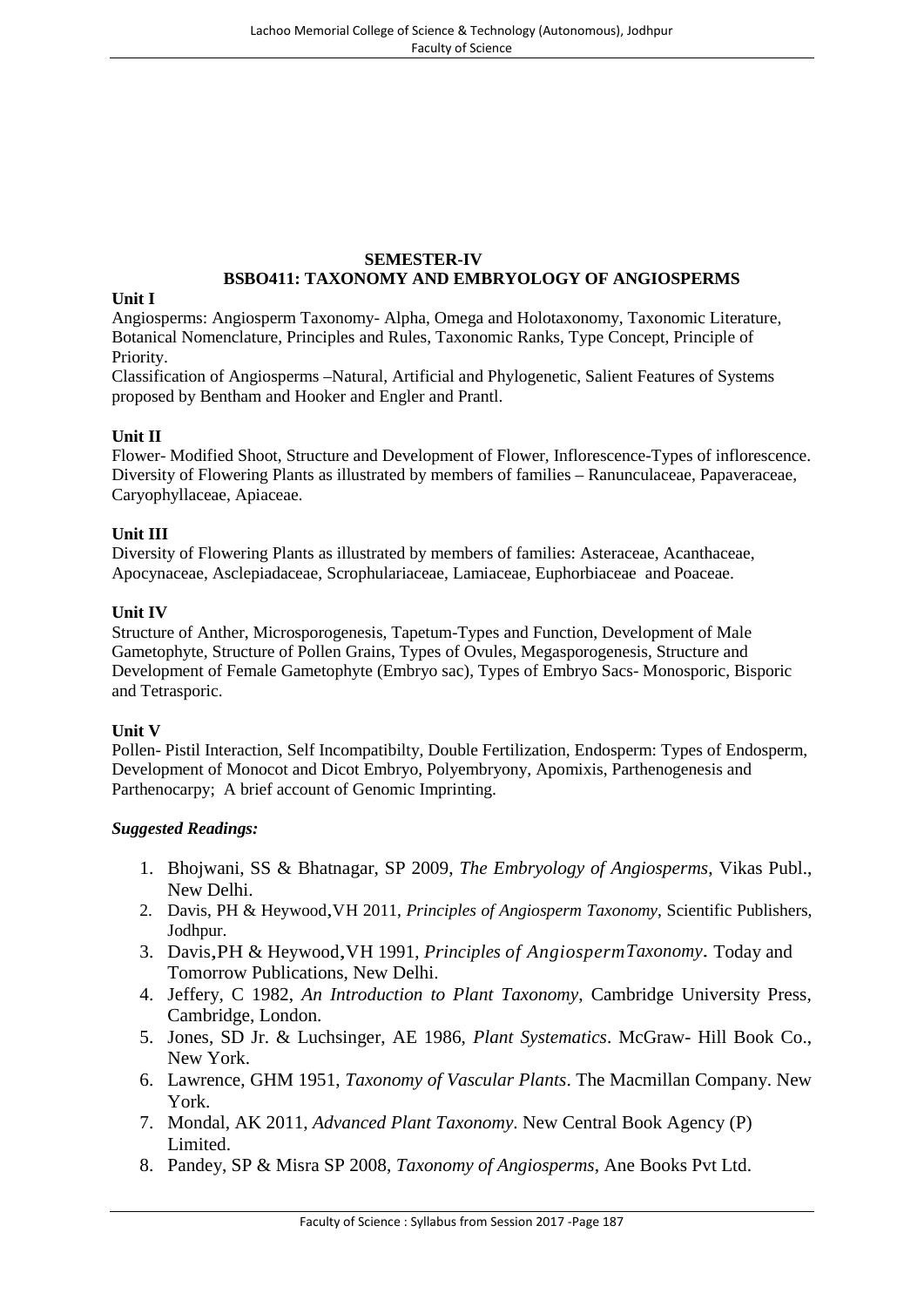- 9. Sambamurty, AVSS 2005, *Taxonomy of Angiosperms*, I K International Pvt Ltd
- 10. Sharma, OP 2009, *Taxonomy,* Tata McGraw Hill Pub. Company Ltd., New Delhi.
- 11. Singh, G 2010, *Plant Systematics: An Integrated Approach,* Third Edition, Science Publishers.
- 12. Singh, V, Pandey, P C & Jain, D K 2010, *Structure, Development and Reproduction in Angiosperms.* Rastogi Publications, Meerut.
- 13. Sivarajan, VV 1999, *Introduction to the Principles of Plant Taxonomy*, Oxford & IBH Publishing Co. Pvt. Ltd., New Delhi.
- 14. Verma, BK 2011, *Introduction to Taxonomy of Angiosperms*. PHI Learning Pvt. Ltd.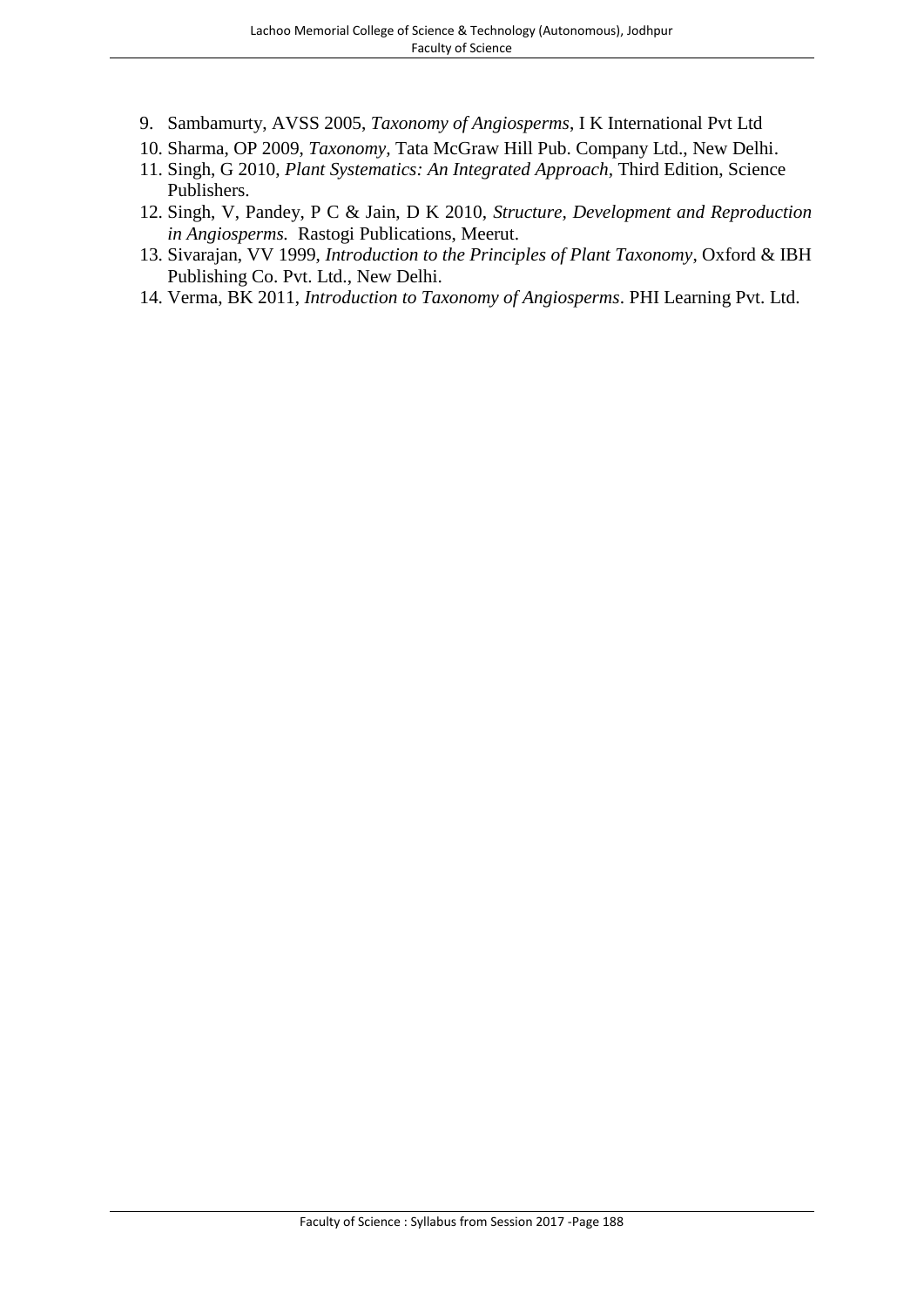# **BSBO412: CYTOGENETICS, GENETICS, PLANT BREEDING, EVOLUTION AND BIOSTATISTICS**

## **Unit I**

**Cytogenetics:** Chromatin organization: structure of chromosomes, concept of nucleosome, types of chromosomes: Special types of chromosome (Polytene and lampbrush) and sex chromosomes. Chromosome aberrations: Structural aberrations: deletion, duplication, translocation, inversion; Numerical aberrations: aneuploidy and polyploidy.

# **Unit II**

**Genetics:** Nature of inheritance: Laws of Mendelian inheritance, Mono and Dihybrid cross, test cross, back cross, extensions of Mendelian principles: incomplete dominance, codominance, multiple alleles, Complementary interaction, supplementary interaction, Epistasis, duplicate gene, polygenic inheritance, Pleiotropy, maternal inheritance; Chromosome theory of inheritance, crossing-over, linkage.

#### **Unit III**

**Plant breeding:** Centres of origin of crop plants and centres of diversity; Domestication, Introduction, Selection, Hybridization, Mutation breeding, breeding work done on wheat.

#### **Unit IV**

**Evolution:** origin of life (Haldane/A.I. Oparin Hypothesis), Lamarck's theory, Darwin's theory, Evidences of organic evolution, Natural selection, origin of species; Population genetics: Allele and genotype frequency, Hardy-Weinberg principle.

#### **Unit V**

**Biostatistics:** Definition and Applications, Collection and representation of data (Tabular, graphical and diagrammatic representation), Mean (Arithmetic, geometric, harmonic mean), Median (for grouped and ungrouped data), Mode, Standard deviation: computation for grouped and ungrouped data, merits and demerits.

- 1. Atherly, AG, Girton, JR & McDonald, JF 1999, *The Science of Genetics*, Saunders, College Publishing, Fort Worth, USA.
- 2. Burnham, CR 1984, *Discussions in Cytogenetics*, 7<sup>th</sup> edn, University of Minnesota, St. Paul.
- 3. Chaudhary, HK 1983, *Elementary Principles of Plant Breeding,* Oxford IBH Publishing, New Delhi.
- 4. Gupta, PK 2010, *Cytology, Genetics, Evolution and Plant Breeding*, 2nd edn, Rastogi Publications, Meerut.
- 5. Hartl, DL & Jones, EW 2002, *Essential Genetics: A Genomic Perspective*, Jones & Bartlett Publishers, Massachusetts, USA.
- 6. Khush, GS 1973, *Cytogenetics of Aneuploids,* Academic Press, NewYork, London.
- 7. Prasad, S 2006, *Elements of Biostatistics*, 2nd edn, Rastogi Publications, Meerut.
- 8. Pierce, BA 2013, *Genetics: A Coceptual Approach*, 5<sup>th</sup> eds, W. H. Freeeman
- 9. Shukla, RS & Chandel, PS 2013, *Cytogenetics, Evolution and Plant Breeding*, S. Chand and Co. Ltd, New Delhi.
- 10. Singh, BD 2007, *Fundamentals of Genetics*, Kalyani Publishers, Ludhiana.
- 11. Singh, BD 2012, *Plant Breeding: Principles and Methods*, Kalyani Publishers, Ludhiana.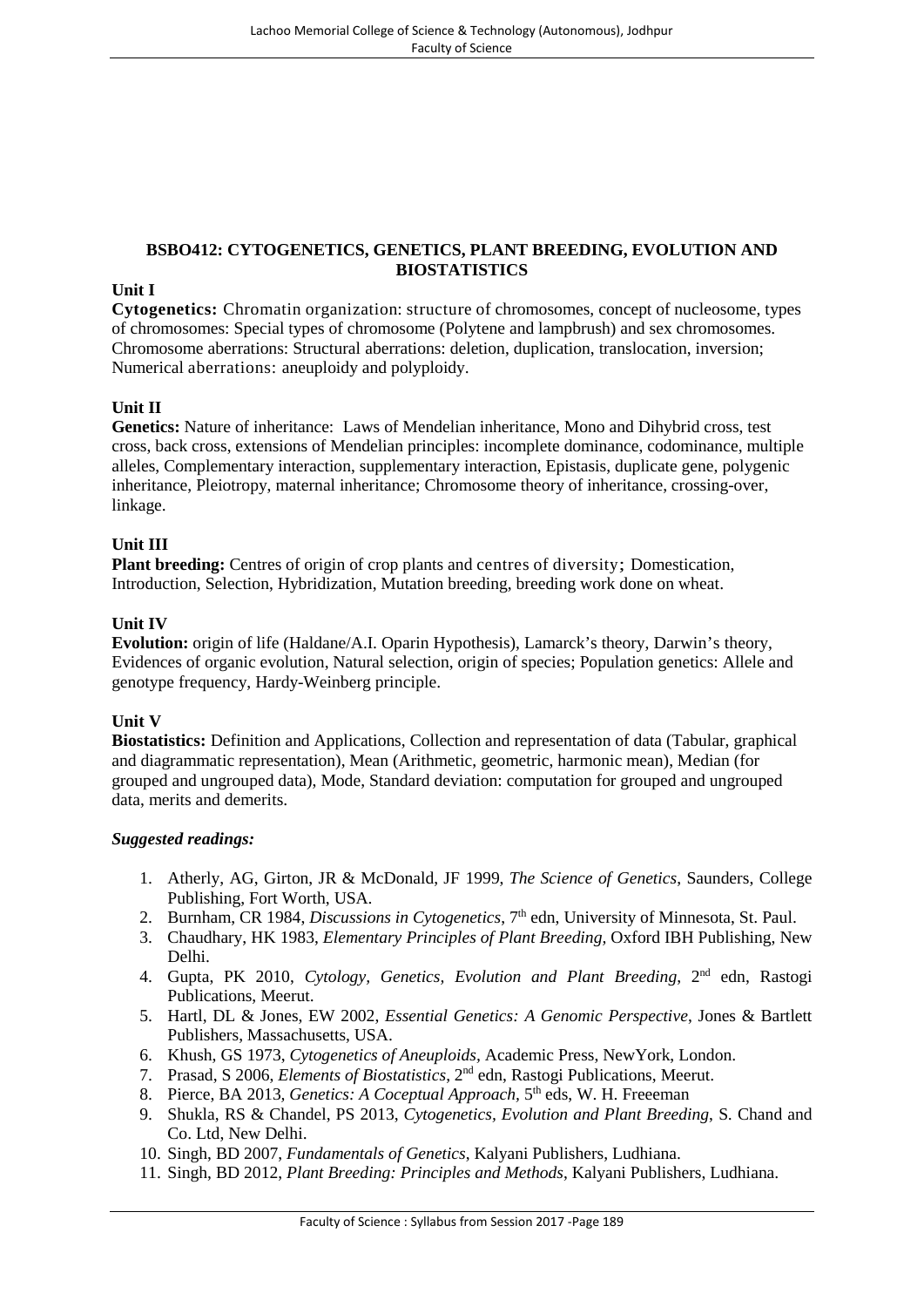- 12. Snustad, DP & Simmons, MJ 2012, *Principles of Genetics*, 6<sup>th</sup>edn, John Wiley & Sons Inc, Hoboken, NJ, USA.
- 13. Verma, PS & Agarwal VK 2015, *Cell Biology (Cytology, Biomolecules and Molecular Biology),* S. Chand & Company Ltd.

# **PRACTICAL: BSBO 421**

# **SUGGESTED LABORATORY EXERCISES:**

# **Taxonomy:**

Description of following flowers using taxonomic terms:

- 1. **Ranunculaceae**: *Delphinium*
- *2.* **Papaveraceae**: *Papaver*
- *3.* **Caryophyllaceae**: *Dianthus, Saponaria*
- 4. **Apiaceae**: *Coriandrum*
- 5. **Asteracecae:** *Helianthus, Sonchus*
- 6. **Acanthceae**: *Adhatoda, Barleria*
- *7.* **Apocynaceae:** *Catharanthus, Thevetia, Nerium*
- 8. **Asclepiadaceae**: *Calotropis*
- 9. **Scrophulariaceae**: *Antirrhinum, Linaria*
- *10.* **Lamiaceae:** *Ocimum, Salvia*
- 11. **Euphorbiaceae:** *Euphorbia pulcherrima, Ricinus communis*
- 12. **Poaceae**: *Triticum*

# **Embryology**:

- 1. Germination of pollen in control and 5 % sucrose solution
- 2. Translator mounting: *Calotropis*
- 3. Study of Placentation : Axile, Free Central, Parietal, Marginal and Basal
- 4. Pollen stainability( 1:1 Glycerin: Acetocarmine) in *Cassia fistula* and *Datura*

#### **Genetics/Plant Breeding/Statistics:**

- 1. Problems related to Mendel's law of dominance, segregation and independent assortment (Seed sample).
- 2. Problems related to Incomplete dominance, modified ratios and multiple alleles (Seed sample).
- 3. Problems related to central tendency (Mean, Mode and Median- by data sheet/plant material).
- 4. Demonstration of Emasculation technique including bagging, tagging and labelling.

#### **Spots**

- 1 Leaf : Simple and compound; Inflorescence : Cyathium, Verticillaster and Umbel
- 2 Fruits : Pepo, Caryopsis, Cremocarp and Hesperidium; Endosperm : Coconut,Walnut and Custard apple.
- 3 Structure of Ovule: Orthotropus, Anatropus, Campylotropus and Amphitropus; Study of Placentation **:** Axile, Free Central, Parietal, Marginal and Basal
- 4 Chart showing Pure line and mass selection;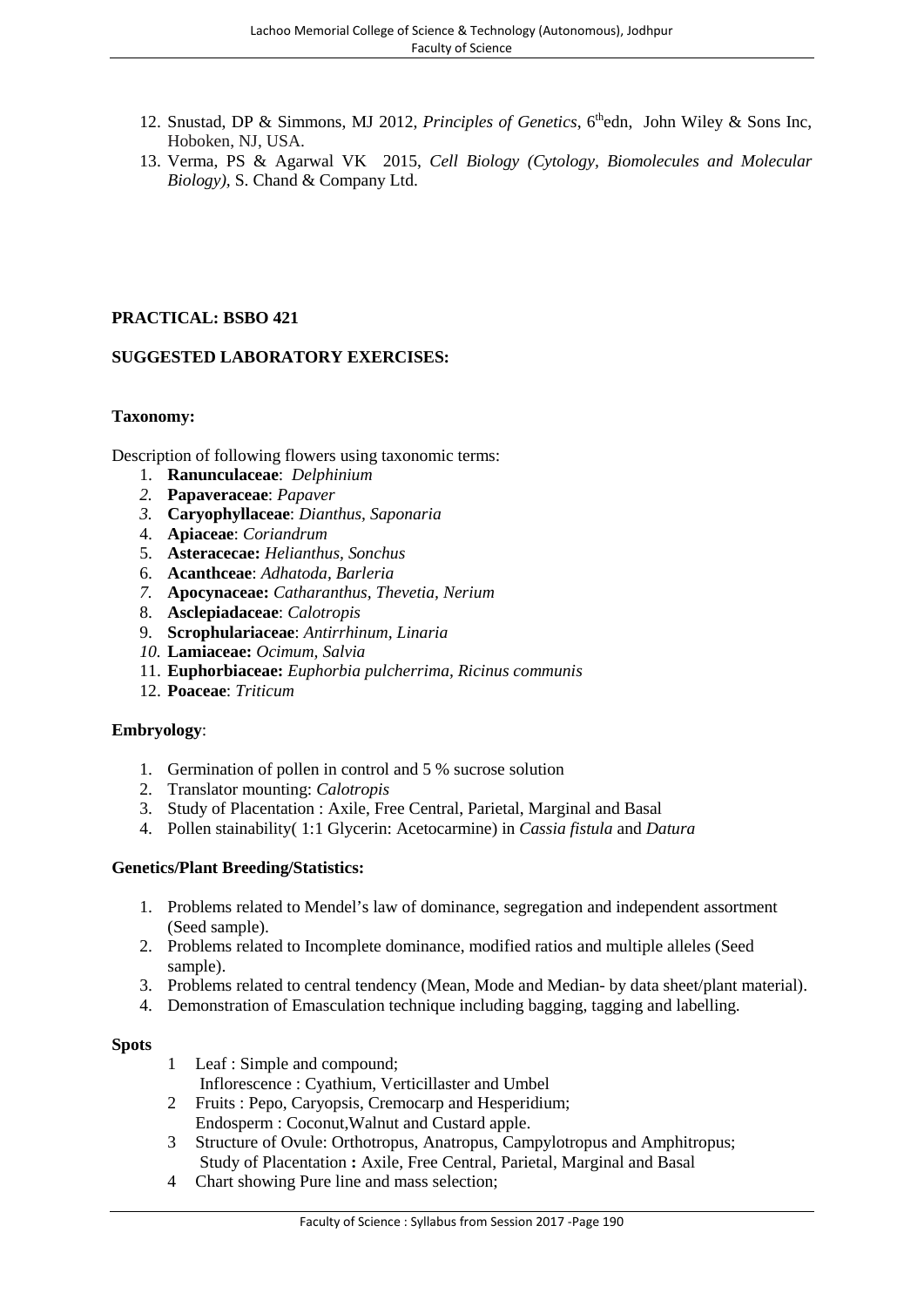Scientific contributions of Darwin, Lamarck, Hugo de vries, Vavilov and Mendel (Photographs with names)

- 5 Slides/Models/Photographs/Drawings: Chromosome structure (nucleosome, solenoid model), lampbrush and polytene chromosome
- 6 Photographs**/**Drawings**:** Chromosomal aberrations- structural and numerical.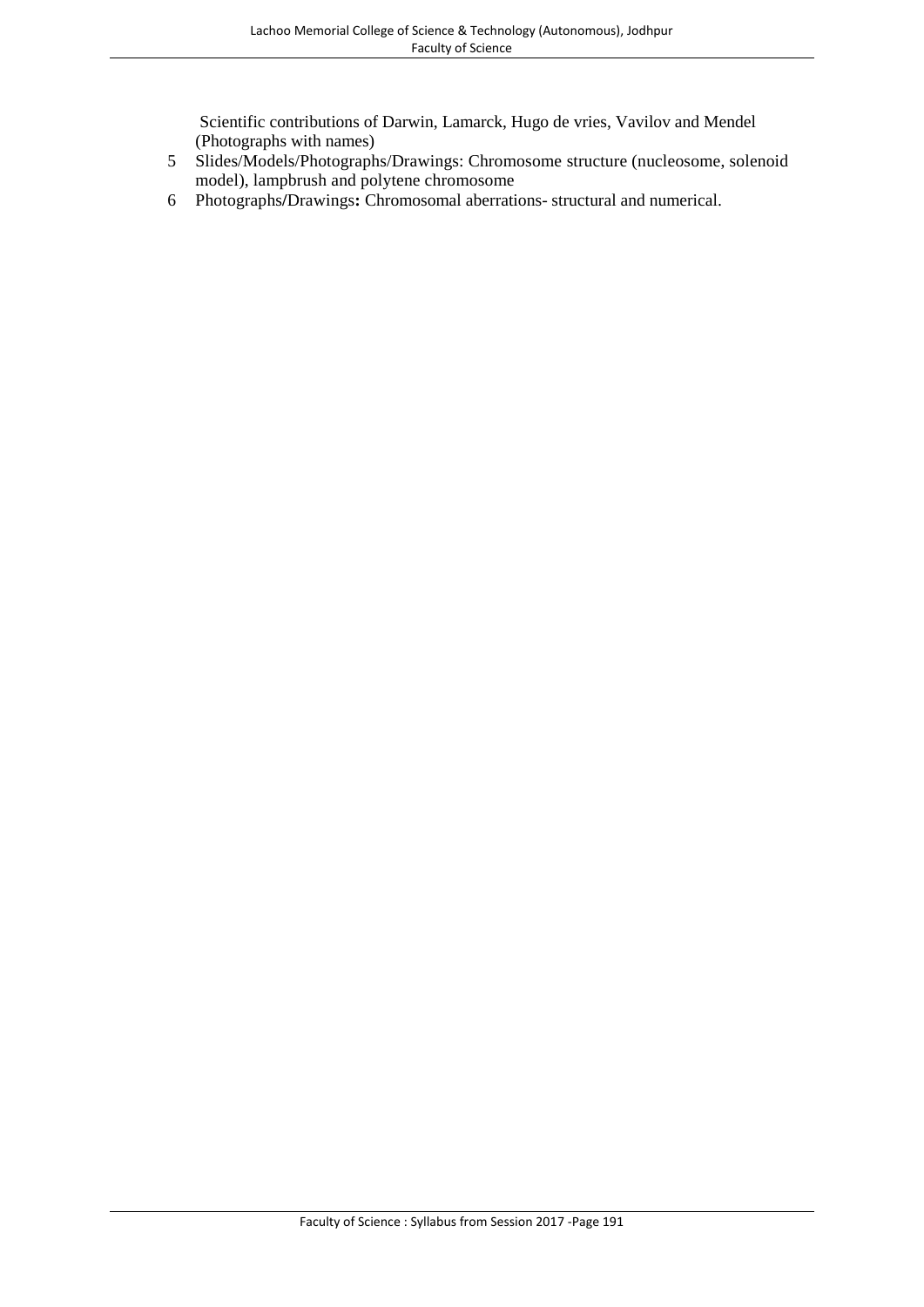## **LACHOO MEMORIAL COLLEGE OF SCIENCE & TECHNOLOGY (AUTONOMOUS) JODHPUR, RAJASTHAN UG PRACTICAL EXAMINATION SEMESTER- IV Botany (BSBO 421)**

**Time: 3 hours Max. Marks: 80** 

|   | Describe the given flower using Taxonomic terms with floral diagram and floral formula,<br>mentioning special features of identifications | 16       |
|---|-------------------------------------------------------------------------------------------------------------------------------------------|----------|
| 2 | Prepare and identify the given material from Embryological point of view.                                                                 | 07       |
| 3 | Perform Biostatistics exercise.                                                                                                           | 09       |
| 4 | Explain the given Genetics exercise.                                                                                                      | 07       |
| 5 | Emasculate the given material and submit for evaluation.                                                                                  | 07       |
| 6 | Identify and comment upon the spots from 'a' to 'f':                                                                                      | $6x4=24$ |

| a. |  |
|----|--|
| b. |  |
| c. |  |
| d. |  |
| e. |  |
| f. |  |

7. Viva-voce 10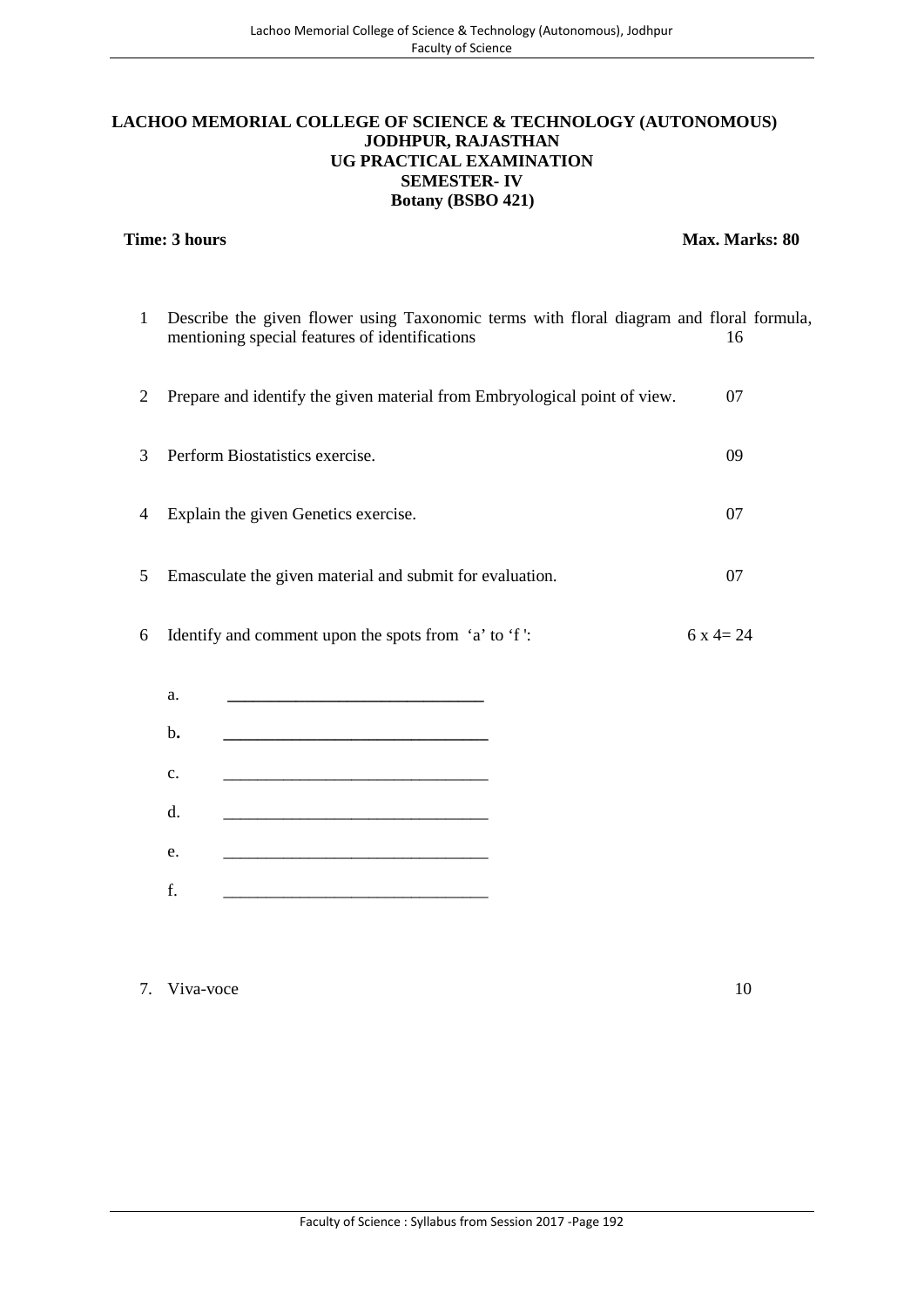# **SEMESTER V BSBO511: PLANT PHYSIOLOGY AND BIOCHEMISTRY**

#### **Unit I**

Plant-water relations: Importance of water to plant life; structure & physical properties of water; diffusion and osmosis; absorption by roots, ascent of sap and transpiration.

Mineral nutrition: Role of essential macro- and micro-elements and their deficiency symptoms. Transport of organic substances: source-sink relationship; mechanism of phloem transport, factors affecting translocation

#### **Unit II**

Photosynthesis: Photosynthetic pigments; absorption & action spectra, enhancement and red drop effect; concept of two photosystems; Z-scheme; photophosphorylation; Calvin cycle;  $C_4$  pathway; CAM pathway; photorespiration

# **Unit III**

Respiration: Aerobic and anaerobic respiration; Glycolysis & Krebs cycle; electron transport mechanism, oxidative phosphorylation; pentose phosphate pathway Basics of enzymology: Discovery, nomenclature, classification and characteristics of enzymes; concept of holoenzyme, apoenzyme, coenzyme and cofactors; mechanism of action; regulation of enzyme activity

# **Unit IV**

Nitrogen uptake: Biological nitrogen fixation; nitrate reduction; nitrate reductase and its regulation; ammonium assimilation

Lipid metabolism: Saturated and unsaturated fatty acids, classification, structure and function of lipids; fatty acid biosynthesis; -oxidation ; glyoxylate cycle

# **Unit V**

Growth and development: Definitions; phases of growth and development; plant hormones viz. auxins, gibberellins, cytokinins, abscisic acid and ethylene –their discovery & physiological roles; general mechanism of action of hormones; seed germination & dormancy; photoperiodism & vernalization; photomorphogenesis and skotomorphogenesis; phytochromes- discovery, physiological roles & mechanism of action.

- 1. Hopkins, WG & Huner, NPA 2009, *Introduction to Plant Physiology*, 4<sup>th</sup> edn, John Wiley and Sons, Inc., New York, USA.
- 2. Jain, VK 2000, *Fundamental of Plant Physiology*, 5<sup>th</sup> edn, S. Chand and Co. Ltd., New Delhi.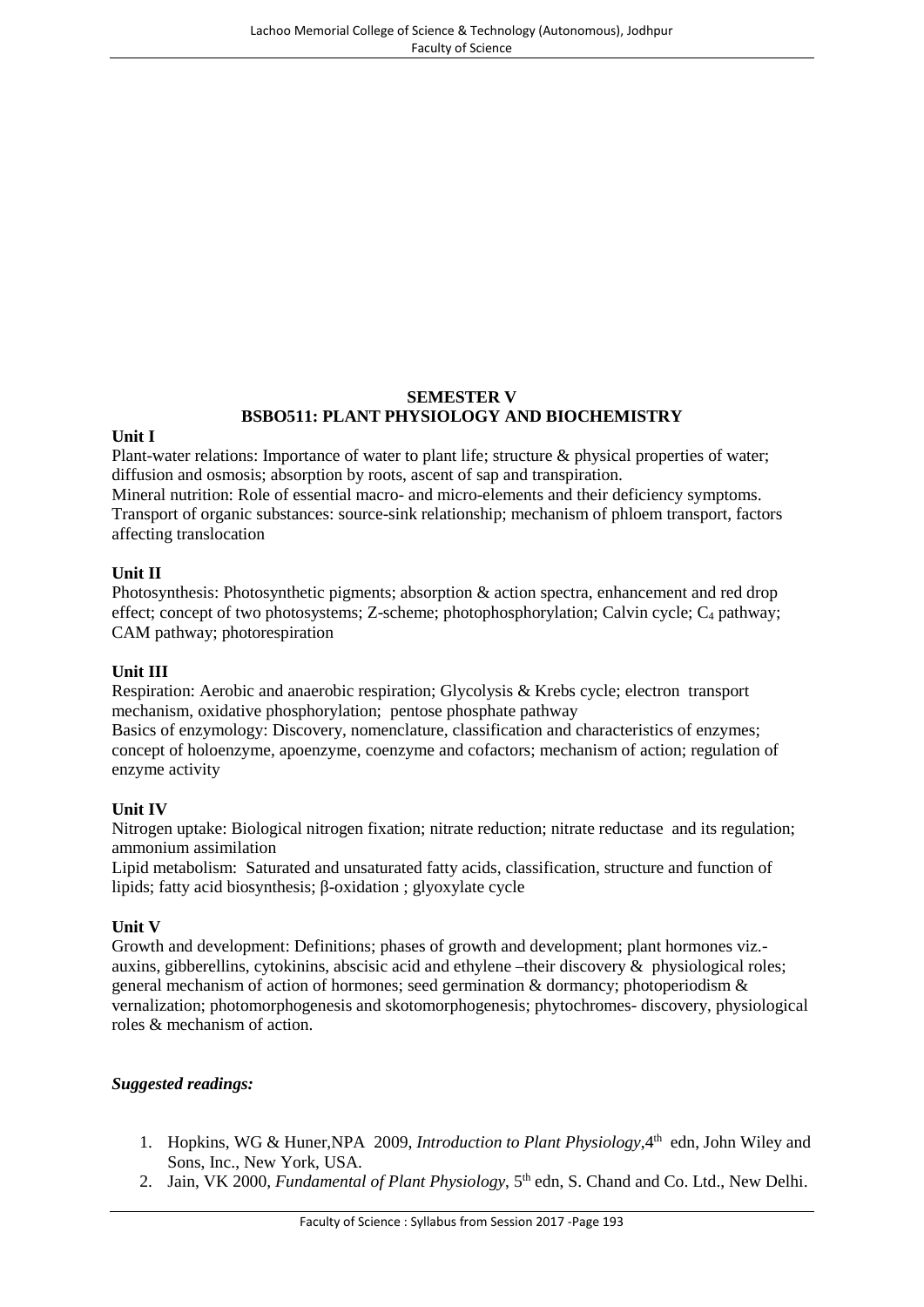- 3. Pandey, SN 2005, *Plant Physiology*, 4th edn, Vikas Pub. House Pvt. Ltd., New Delhi.
- 4. Salisbury, FB & Ross, CW 1992, *Plant Physiology*, 4<sup>th</sup> edn, Wadsworth Publishing Co., California, USA.
- 5. Sinha, RK 2003, *Modern Plant Physiology*. Narosa publishing Co, New Delhi.
- 6. Srivastava, HS 2005, *Plant Physiology & Biochemistry*, Rastogi Publications, Meerut.
- 7. Taiz, L., Zeiger, E, Moller, IM & Murphy, A 2015, *Plant Physiology and Development*, 6 th edn, Sinauer Associates, Inc.USA.
- 8. Trivedi, P. C., Atreya, A and Pathak, K 2006, *Plant Physiology, Biochemistry and Biotechnology*. Ramesh Book Depot, Jaipur.
- 9. Verma, SK 2007, *Textbook of Plant Physiology, Biochemistry & Biotechnology*, S. Chand and Co. Ltd., New Delhi.
- 10. Verma, V 2007, *Textbook of Plant Physiology*. Ane books, India.

# **BSBO512: PLANT TISSUE CULTURE**

#### **Unit I**

**History of plant tissue culture:** Cell theory, Totipotency, Pluripotency, Contributions of Haberlandt, White, Skoog, Guha and S.C. Maheshwari, Cocking, Murashige.

**Basic techniques and tools of plant tissue culture:** Sterilization, concept of clean area/aseptic condition, explant types, pretreatment and surface sterilization, laminar air flow bench, growth room, green house.

**Culture media**: Basic constituents of culture media (MS: Inorganic and organic nutrients, energy source, gelling agents, PGR's, pH).

#### **Unit II**

**Micropropagation:** Methods of Micropropagation (Axillary bud proliferation, Adventitious shoot bud differentiation, callus organogenesis and somatic embryogenesis). Various stages of Micropropagation**:** establishment of cultures, subculture of *In vitro* established cultures, rooting (*In vitro* and *ex vitro*) and hardening of plantlets.

# **Unit III**

**Protoplast culture technique:** source of protoplasts, isolation techniques, enzymes, osmoticum, purification of protoplasts, viability of protoplast and various culture techniques.

**Somatic hybridization:** protoplast fusion. Identification and selection of hybrid cells, verification and characterization of somatic hybrids, Cybrids, Potential, problems and limitations of somatic hybridization.

#### **Unit IV**

**Cell culture:** Types of suspension culture, techniques for single cell culture, selection of cells for higher yield, optimization of growth conditions, bioreactors for large scale culture, types of bioreactors, immobilization of cell culture, hairy root cultures, elicitations and biotransformation. **Unit V**

**Application and scope of plant tissue culture**: Role of shoot tip culture, haploids, soma clonal variants, synthetic seeds and cryopreservation in forestry, floriculture, agriculture and biodiversity conservation.

- 1. Ahuja, MR (ed) 1993, *Micropropagation of Woody Plants*, Springer.
- 2. Beyl, CA, & Trigiano, RN (eds) 2014, *Plant Propagation Concepts and Laboratory Exercises*, 2nd edn, CRC Press, Boca Raton, FL.
- 3. Bhojwani, SS & Razdan, MK 1996, *Plant Tissue Culture: Theory and Practice*, Elsevier Science.
- 4. Chawla HS 2009, *Introduction to Plant Biotechnology*, Oxford & IBH Publishing Co. Pvt. Ltd., New Delhi.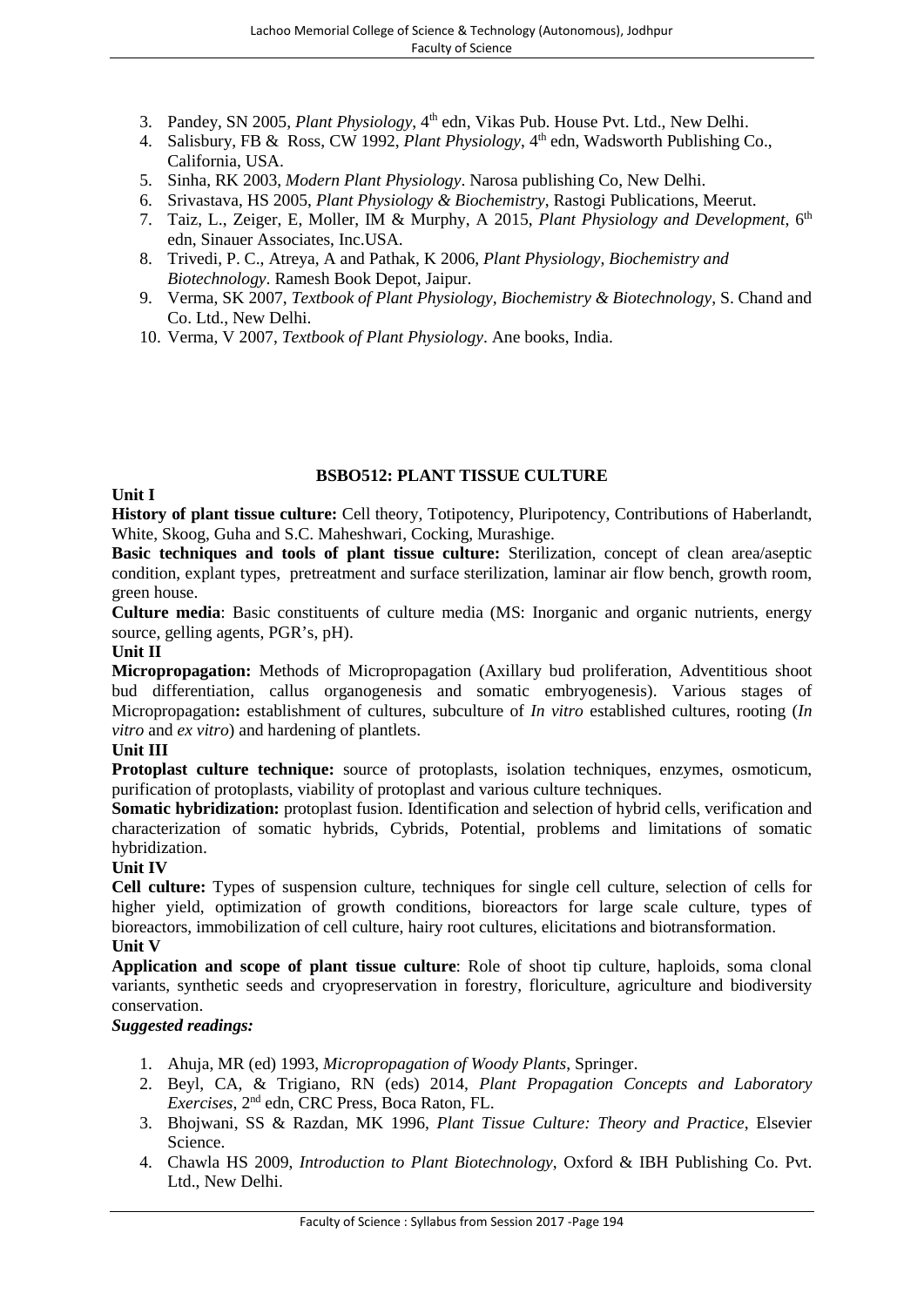- 5. George, EF, Hall, MA & Klerk, DG (eds.) 2008, *Plant Propagation by Tissue Culture,* Springer.
- 6. Lindsey K. (ed) 2007, *Plant Tissue Culture Manual Supplement 7: Fundamental and Applications*, Springer India Private Limited, New Delhi, India.
- 7. Mather, JP & Roberts, PE 1998, *Introduction to Cell and Tissue Culture: Theory and Technique*, Springer.
- 8. Purohit, SD 2013, *Introduction to Plant Cell, Tissue and Organ Culture*. PHI, Private Limited.
- 9. Ravishankar, GA & Venkataraman, LA (eds) 1997, *Recent Advances in Biotechnological Applications of Plant Tissue and Cell Culture*, Oxford & IBH Publishing Co. Pvt. Ltd. New Delhi.
- 10. Razdan, MK 2012, *Introduction to Plant Tissue Culture,* Oxford & IBH Publishing Co. Pvt. Ltd. New Delhi.
- 11. Singh, BD 2012, *Biotechnology: Expanding Horizons*, Kalyani Publishers, Ludhiana.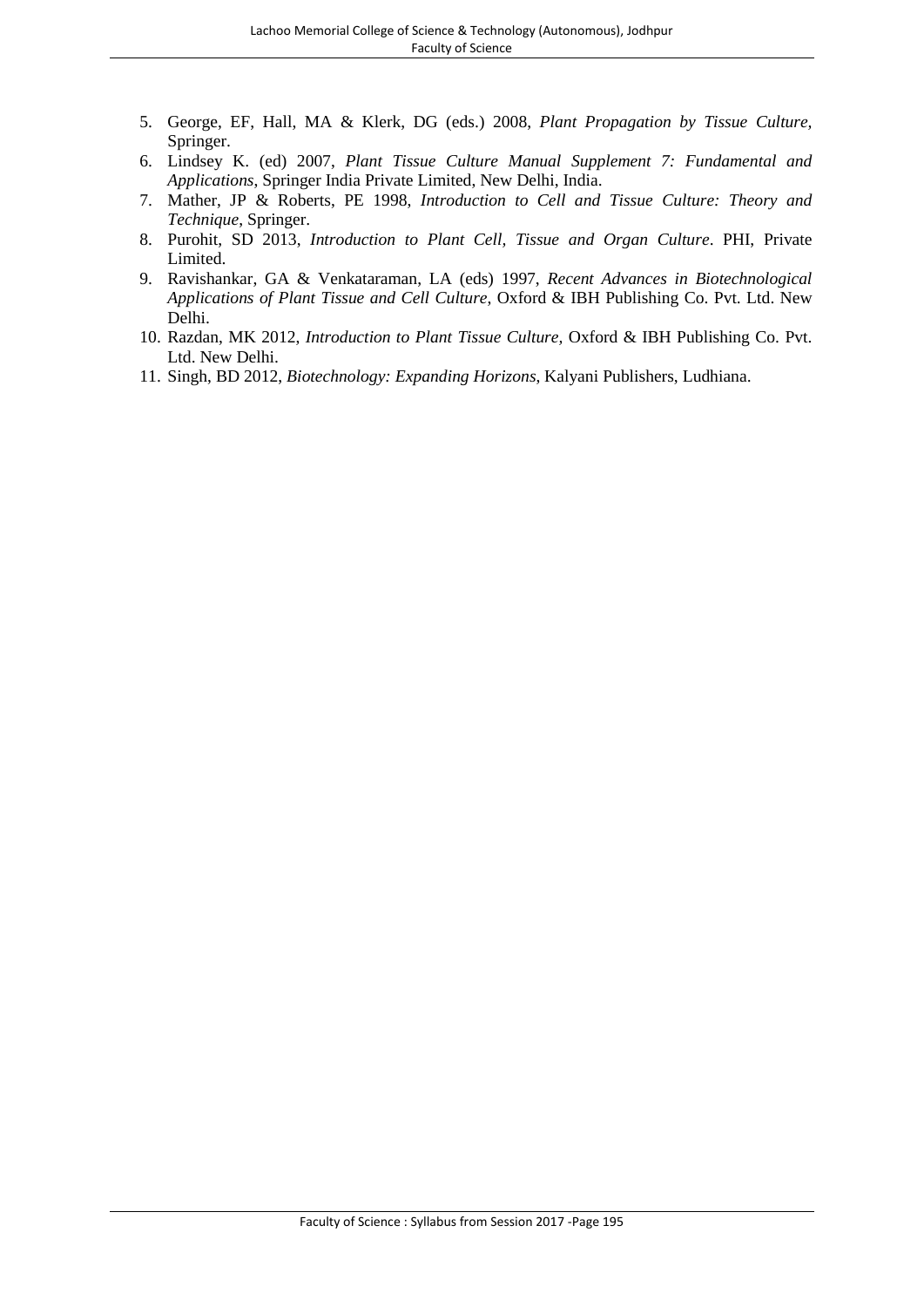# **PRACTICAL: BSB0 521**

# **PLANT PHYSIOLOGY AND BIOCHEMISTRY:**

# **SUGGESTED LABORATORY EXERCISES:**

#### MAJOR EXERCISES

- 1. Determination of osmotic potential by diffusion pressure deficit.
- 2. Determination of  $R_f$  value of an unknown amio acid using paper chromatography.
- 3. Separation of chlorophyll pigments by paper chromatography.

#### MINOR EXERCISES

- 1. Demonstration of the effect on membrane permeability by different temperature (room temperature & hot water treatment)
- 2. Demonstration of the effect on membrane permeability by different organic solvents ( Ethanol, Methanol, Butanol).
- 3. Demonstration of opening and closing of Stomata (using distilled water,sucrose and KCl, independently).
- 4. Demonstration of plasmolysis.

#### **SPOTS:**

- 1. Contribution of Scientists to Physiology and biochemistry: E. Munch, M. Calvin, H.P. Hatch and C.R. Slack, E. Fischer, P. Mitchel, S.B. Hendricks and H.A. Borthwick.
- 2. Ripening of fruits.
- 3. IBA effect on rooting
- 4. Ethylene effect
- 5. Photomorphogenesis
- 6. Senescence
- 7. Chlorophyll separation
- 8. RQ
- 9. Protein structure: secondary (helix, sheets), tertiary and quaternary.
- 10. Root nodules.

# **PLANT TISSUE CULTURE :**

# **SUGGESTED LABORATORY EXERCISES:**

- 1. Preparation of the culture medium (mentioning PGR and each constituents in mg/L) for induction of callus; surface sterilization and inoculation of the given explant for culture initiation.
- 2. Preparation of the culture medium (mentioning PGR and each constituents in mg/L) for axillary shoots; surface sterilization and inoculation of the given explant for culture initiation.
- 3. Prepartion of the culture medium (mentioning PGR and each constituents in mg/L) for *in vitro* rooting and inoculation of *in vitro* raised shoots.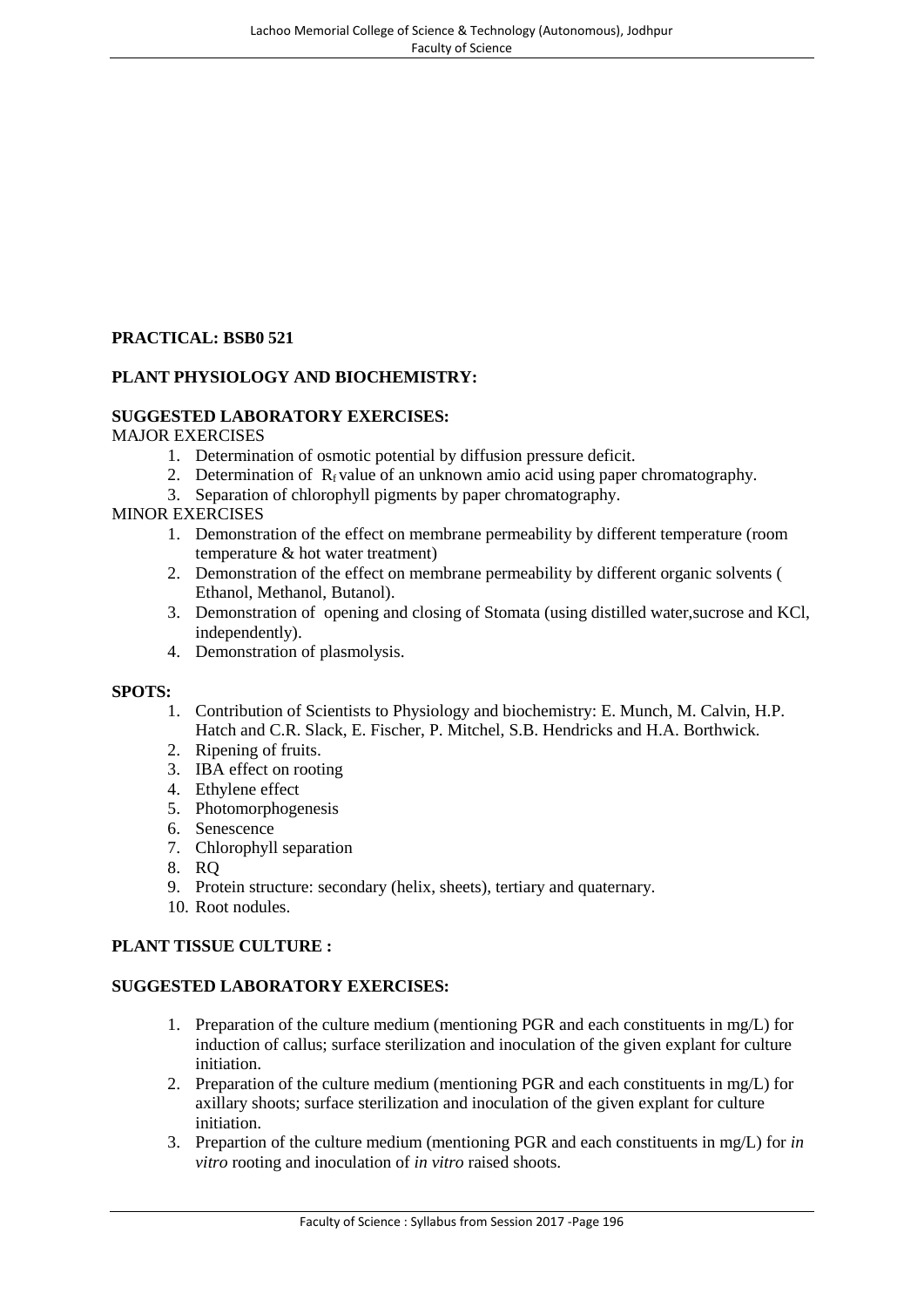4. Preparation of the culture medium (mentioning PGR and each constituents in mg/L) for haploid culture; surface sterilization and inoculation of the given explant for culture initiation.

#### **SPOTS:**

- 1. Contribution of Scientists to Biotechnology: Gottlieb Haberlandt, Miller and Skoog.
- 2. Anther culture.
- 3. Synthetic seeds.
- 4. Protoplast
- 5. Somatic hybridization.
- 6. Tools and techniques: Laminar air flow bench, Autoclave, Bioreactor.
- 7. *In Vitro* Production: Shikonin, Diosgenin, Ephedrin, Vinca Alkaloids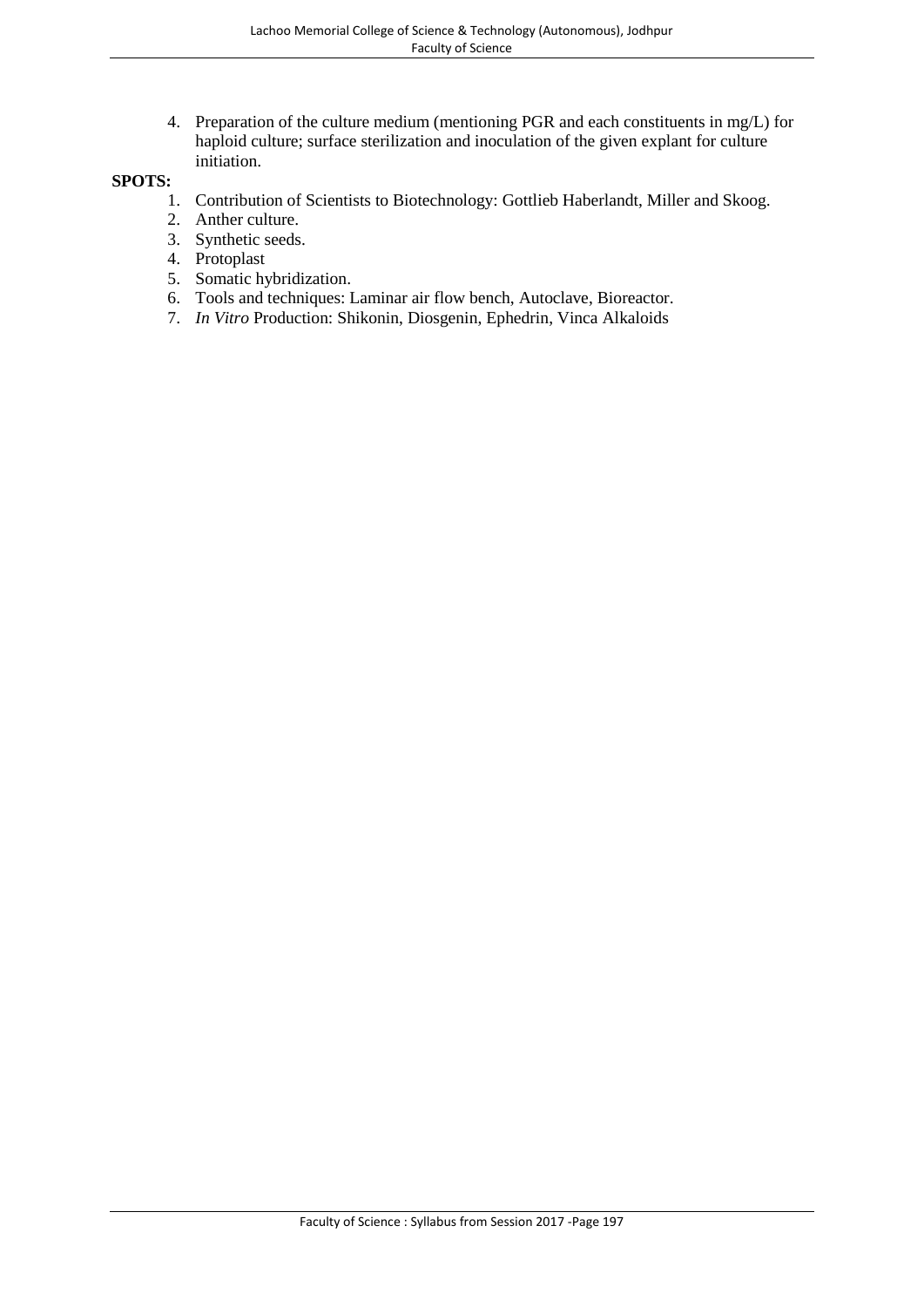# **LACHOO MEMORIAL COLLEGE OF SCIENCE & TECHNOLOGY (AUTONOMOUS) JODHPUR, RAJASTHAN UG PRACTICAL EXAMINATION SEMESTER- V Botany (BSBO 521)**

#### **Time: 3 hours Max. Marks: 80**

1 Perform the physiology experiment allotted by lots and report the result in suitable form.

| a. | Major experiment                                                                                           | 16 |  |
|----|------------------------------------------------------------------------------------------------------------|----|--|
| b. | Minor experiment                                                                                           | 07 |  |
|    | Perform the plant tissue culture experiment allotted by lots.                                              |    |  |
| a. | Preparation of nutrient medium $\&$ reporting the constituents in mg/L                                     | 07 |  |
| b. | Pre-treatment, surface sterilization and inoculation of the explants<br>according to the given experiment. | 16 |  |
|    |                                                                                                            |    |  |

3. Identify and comment upon the spots from 'a' to 'f ':  $6x^2 = 24$ 

| a. |   |  |
|----|---|--|
| b. |   |  |
| c. |   |  |
| d. |   |  |
| e. |   |  |
| f. | - |  |

4. Viva- voce 10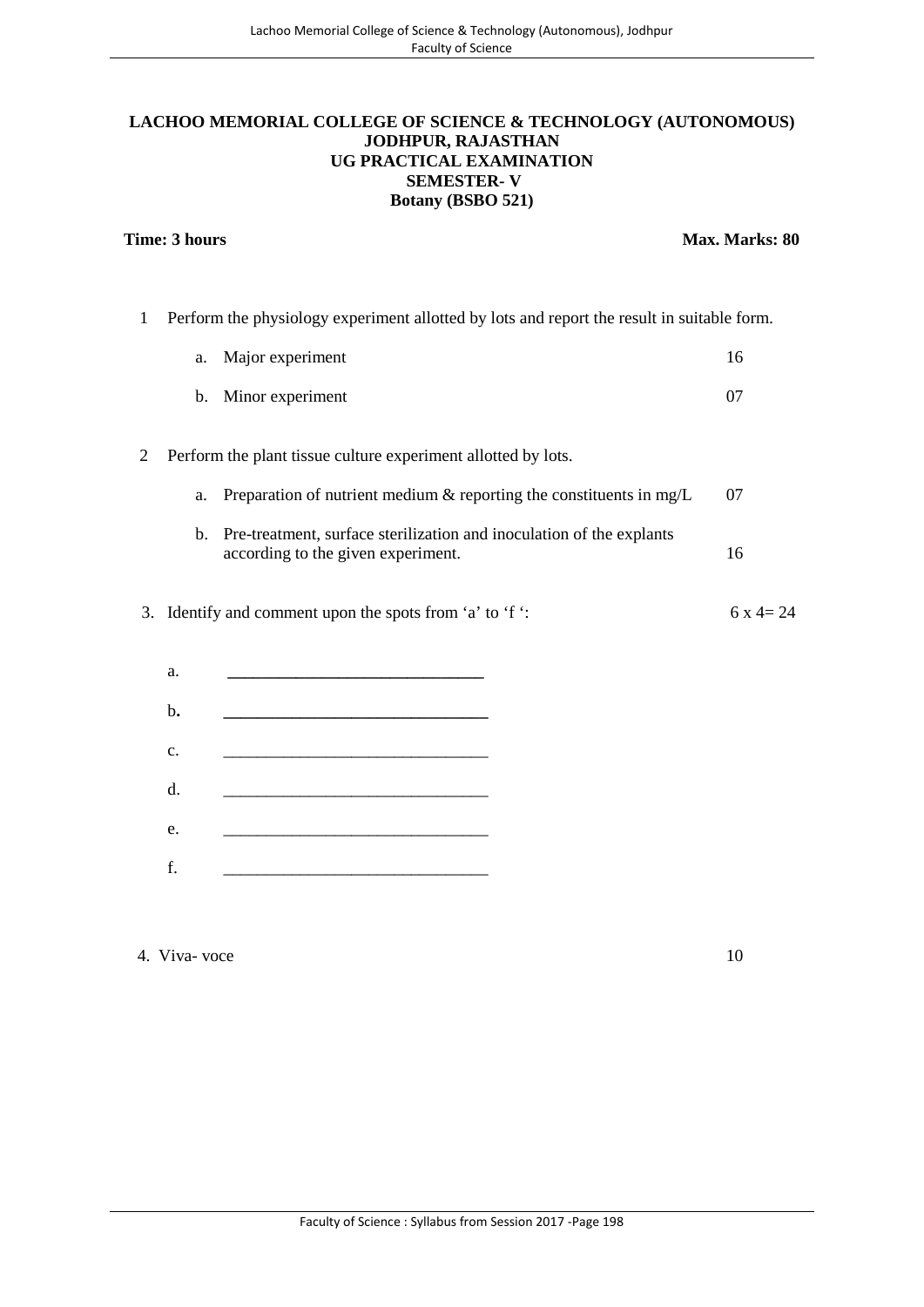#### **SEMESTER VI BSBO611: ECOLOGY AND ENVIRONMENTAL BIOLOGY**

#### **Unit I**

Plants and Environment: atmosphere (gaseous composition) water (properties of water cycle), light (global radiation, photosynthetically active radiation), temperature, soil (development, soil profile, physicochemical properties) and adaptation of plants to water, temperature, light and salinity.

#### **Unit II**

Population ecology: concept & character, growth curve, biotic potential, ecotypes and ecads. community ecology and succession: community characteristics- frequency, density, cover, life forms & biological spectrum. Succession: concept, classification, model and mechanisms; examples (hydrosere and xerosere).

#### **Unit III**

Ecosystem: structure, abiotic and biotic components, food chain, food web, ecological pyramids, energy flow, biogeochemical cycles of carbon, nitrogen and phosphorus.

#### **Unit IV**

Productivity: Primary productivity, its measurements and factors affecting primary productivity. Environmental biology of Indian Desert: climate, vegetation types, adaptive strategies of desert plants. Desertification: meaning, causes, critical issues. Biodiversity: meaning, levels and their importance.

#### **Unit V**

Pollution ecology: definition, classification, sources, effect and control measures of air, water and land pollution; green house effect, acid rain, eutrophication. Biogeographical regions of India.

- 1. Dash, MC 1996, *Fundamentals of Ecology*, Tata McGraw Hill Publishing Co. Ltd, New Delhi.
- 2. Kumar, HD 1997, *General Ecology*, Vikas Publishing House, New Delhi.
- 3. Odum , EP 1983, *Basic Ecology*, Saunders, Philadelphia.
- 4. Sen, DN 1982, *Environment and Plant Life in Indian* D*esert*, Geobios International, Jodhpur.
- 5. Sharma, PD 2012, *Ecology and Environment*, Rastogi Publications, Meerut.
- 6. Shukla, RS & Chandel, PS 2015, *A Textbook of Plant Ecology*, S. Chand & Company Ltd., New Delhi.
- 7. Singh, JS, Singh, SP & Gupta, SR 2010, *Ecology, Environment and Resource Conservation*, Anamaya Publishers, New Delhi.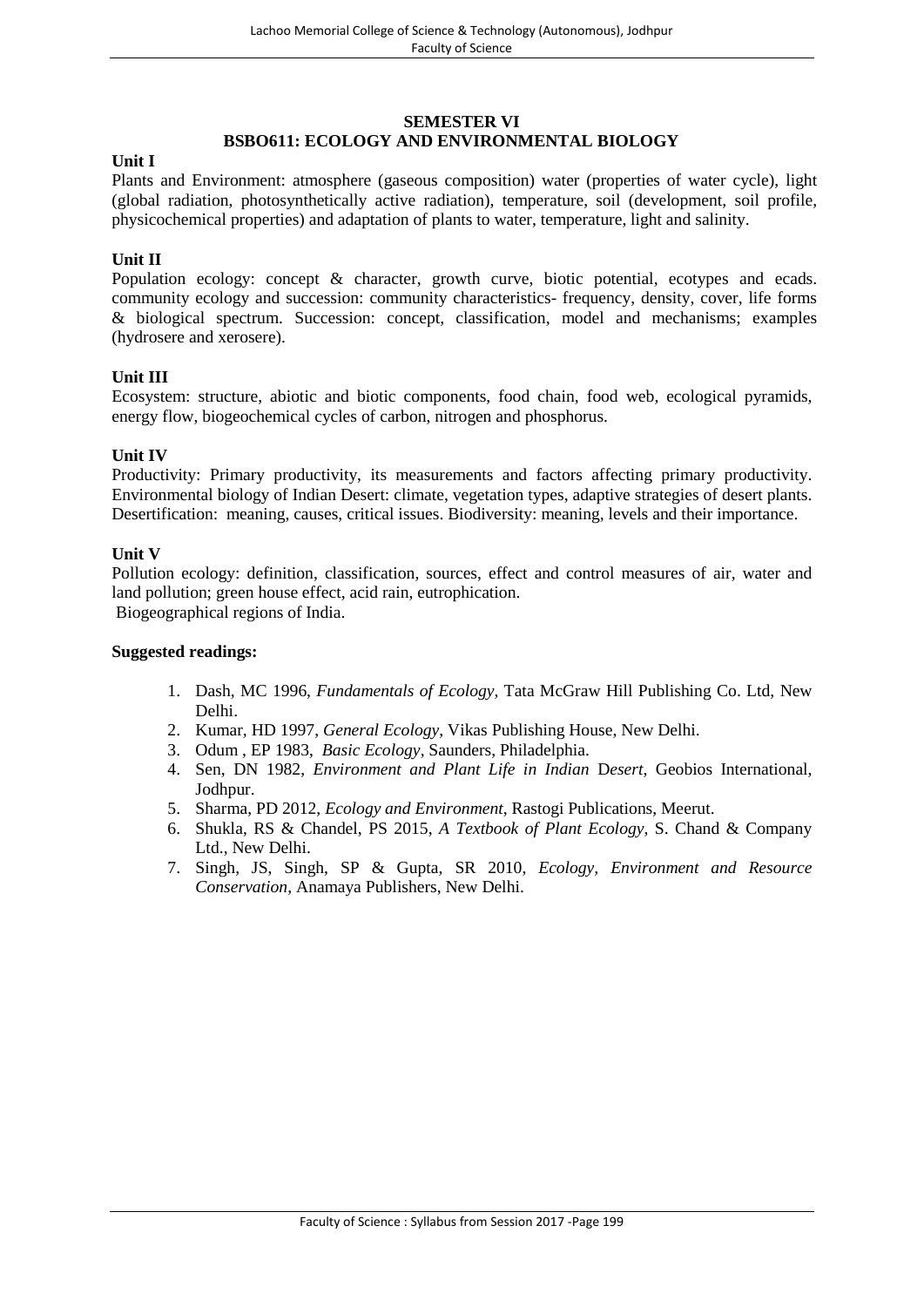#### **BSBO612: RECOMBINANT DNA TECHNOLOGY**

# **Unit I**

**Basics of recombinant DNA Technology:** History and definition**,** source of desired gene, isolation of desired gene, restriction enzymes (types and their properties), Genomic and cDNA library**,** Gene cloning vectors: properties of an ideal vector, carrying capacity of vectors, types of vectors (pBR322, pUC, BAC, YAC). Integration of gene into vector and transformation**.** selection of desired recombinant cells.

## **Unit II**

**Gene transfer methods in plants:** *Agrobacterium*-mediated gene transfer in plants: molecular organization of Ti-plasmid (nopaline and octopine types), molecular organization of T-DNA, molecular biology of T-DNA transfer, integration of T- DNA into host cell**.** Direct methods of gene transfer: electroporation, chemical methods, biolistics, microinjection, macro injection. Marker genes: Reporter genes (e.g. Lux gene, GUS gene), Selectable markers (e.g. Antibiotic resistance markers, Herbicide resistance markers)

#### **Unit III**

**Transgenic Crops** :Resistance to abiotic stress (salt, temperature and drought,) and biotic stress (Insect, virus and disease). Herbicide resistance. Transgenics for improved storage, flower colour, shape, male sterility, terminator seed, protein quality, vitamin and production of edible vaccines; impact of GMO's on society and environment.

#### **Unit IV**

**IPR:** History of IPR, role of WTO, GATT and TRIPS. Types of intellectual property; Patent (product and process), requirement of processing of patent; Copyright, geographical indicators, trade mark, farmer's and plant breeder's rights.

#### **Unit V**

**Techniques:** Electrophoresis: principle, types (horizontal and vertical electrophoresis) and applications. DNA fingerprinting: principle and applications. PCR: principle, types and applications. DNA sequencing (dideoxy chain termination method): principle, method and applications.

- 1. Chawla, HS 2009, *Introduction to Plant Biotechnology*, Oxford & IBH Publishing Co. Pvt. Ltd., New Delhi.
- 2. Collins, GB & Shepherd RJ 1996, *Engineering Plants for Commercial Products and Applications* (Annals of the New York Academy of Sciences), New York Academy of Sciences.
- 3. Greene, JJ & Rao VS (eds) 1998, *Recombinant DNA–Principles and Methodologies*. Marcel Dekker, New York.
- 4. Hansen, E & Harper, G (eds) 1997, *Differentially Expressed Gene in Plants*, Taylor and Francis Ltd. London.
- 5. Primrose, SB & Twyman RM 2015, *Principles of Gene Manipulation and Genomics*, Blackwell Science, Oxford.
- 6. Singh, BD 2012, *Biotechnology: Expanding Horizons*, 4<sup>th</sup> edn, Kalyani Publishers, Ludhiana.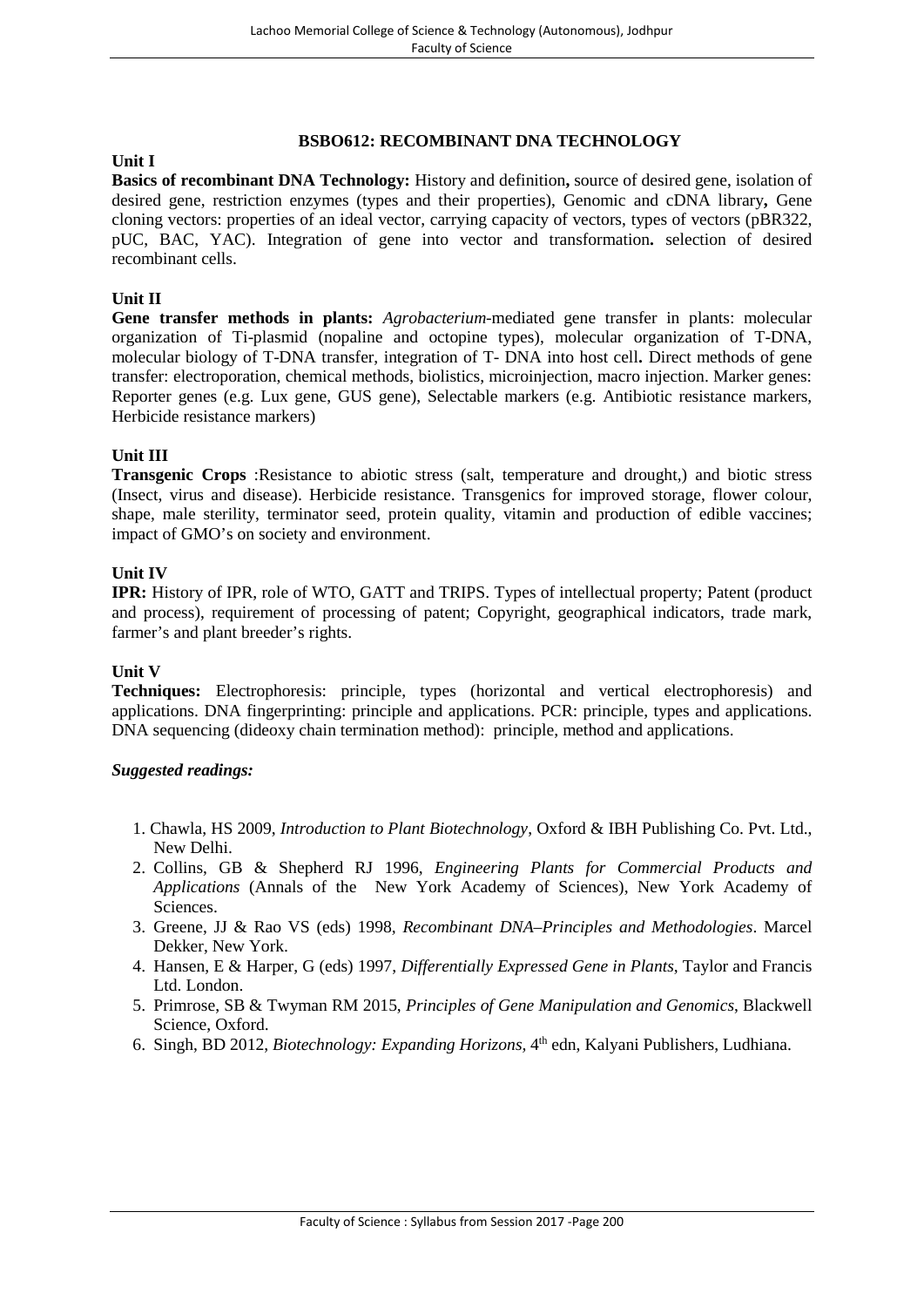# **PRACTICAL: BSBO 621**

# **ECOLOGY AND ENVIRONMENTAL BIOLOGY**

## **SUGGESTED LABORATORY EXERCISES:**

## **MAJOR EXERCISES**

- 1. Determination of frequency, density and abundance from quadrat sample sheet.
- 2. Determination of Important Value Index from quadrat sample data.
- 3. Determination of diversity indices from quadrat sample data.
- 4. Determination of carbonate and bicarbonate from water samples.
- 5. Determination of chlorosity/salinity from water samples.
- 6. Determination of hardness from water samples.
- 7. Determination of dissolved oxygen content in water samples.

#### **MINOR EXERCISES**

- 1. Determination of relative frequency from quadrat sample data.
- 2. Determination of relative density from quadrat sample data.
- 3. Determination of relative abundance from quadrat sample data.
- 4. Determination of soil texture.
- 5. Qualitative assessment of nitrate nitrogen content in the given soil sample.
- 6. Qualitative assessment of available phosphorus content in the given soil sample.
- 7. Determination of water holding capacity of the given soil sample.

#### **SPOTS:**

- 1. *Opuntia*, *Euphorbia* Xerophytes-Succulents
- 2. *Capparis*, *Calligonum*, *Leptadenia*, *Parkinsonia* - True Xerophytes
- 3. *Atriplex*, *Chloris* Halophytes salt- secreting
- 4. *Suaeda*, *Salsola* Halophytes salt- accumulating
- 5. *Eichhornia*, *Nymphaea*, *Hydrilla* Hydrophytes

# **RECOMBINANT DNA TECHNOLOGY**

# **SUGGESTED LABORATORY EXERCISES:**

- 1. Isolation of DNA from the given material.
- 2. Visualization of DNA by agarose gel electrophoresis (Demonstration only).
- 3. Construction of restriction map from the given data.
- 4. Deducing the DNA sequence from the given data/photograph by Sanger's method.

# **SPOTS:**

- 1. Techniques: DNA finger printing, PCR, electrophoresis, DNA sequencing (dideoxy chain termination method), microinjection, gene gun, electroporation, genomic and cDNA library,
- 2. Gene cloning vectors: BAC, YAC.
- 3. Ti plasmid (Crown gall)
- 4. GM Crops (golden rice, Bt cotton).